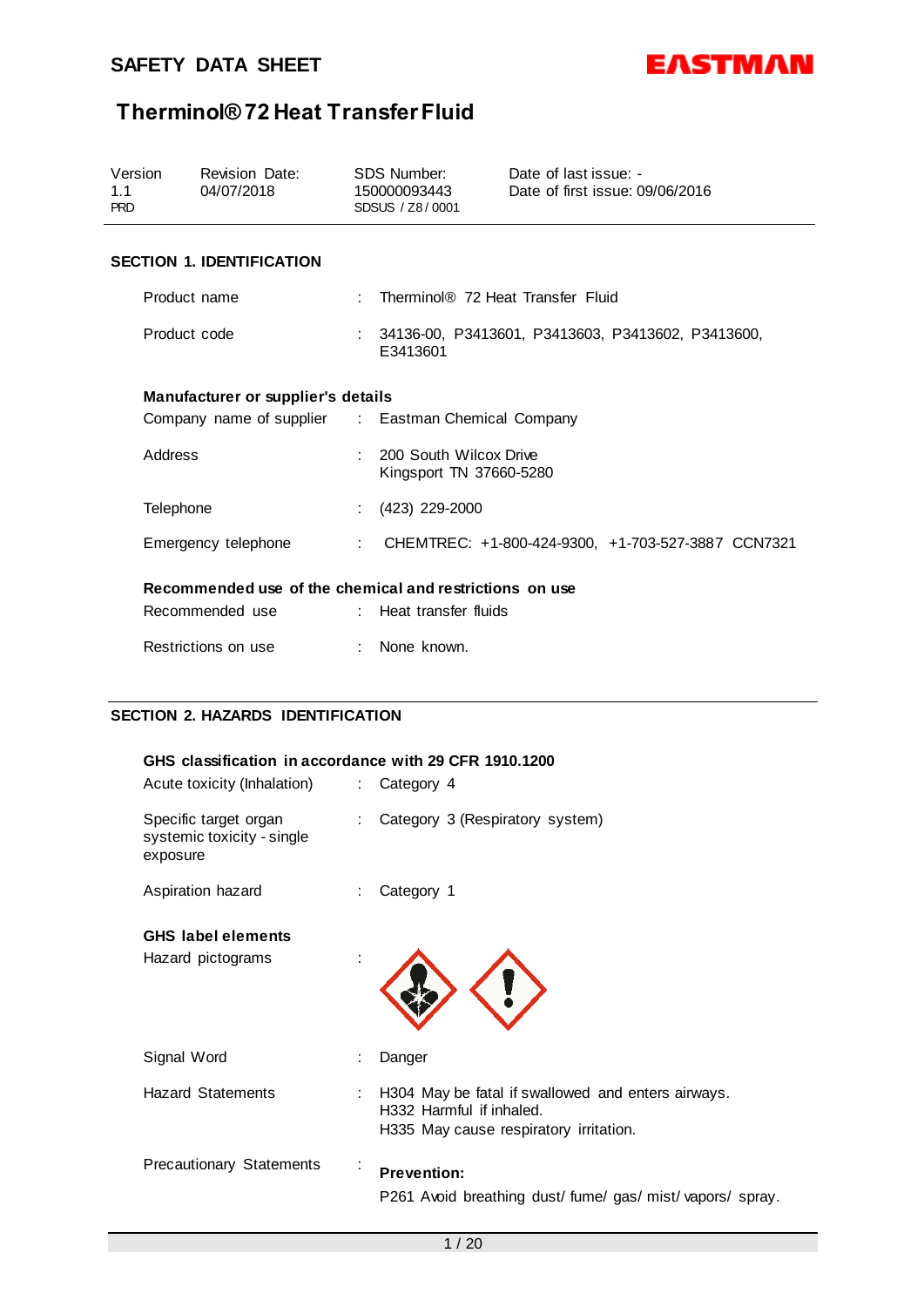

| Version<br>1.1<br><b>PRD</b> | <b>Revision Date:</b><br>04/07/2018 | SDS Number:<br>150000093443<br>SDSUS / Z8/0001                                                                                                                                                                                                               | Date of last issue: -<br>Date of first issue: 09/06/2016                              |                       |  |  |  |  |
|------------------------------|-------------------------------------|--------------------------------------------------------------------------------------------------------------------------------------------------------------------------------------------------------------------------------------------------------------|---------------------------------------------------------------------------------------|-----------------------|--|--|--|--|
|                              |                                     |                                                                                                                                                                                                                                                              | P271 Use only outdoors or in a well-ventilated area.                                  |                       |  |  |  |  |
|                              |                                     | Response:                                                                                                                                                                                                                                                    |                                                                                       |                       |  |  |  |  |
|                              |                                     | P301 + P310 IF SWALLOWED: Immediately call a POISON<br>CENTER/doctor.<br>P304 + P340 + P312 IF INHALED: Remove person to fresh air<br>and keep comfortable for breathing. Call a POISON<br>CENTER/doctor if you feel unwell.<br>P331 Do NOT induce vomiting. |                                                                                       |                       |  |  |  |  |
|                              |                                     | Storage:                                                                                                                                                                                                                                                     |                                                                                       |                       |  |  |  |  |
|                              |                                     | tightly closed.                                                                                                                                                                                                                                              | P403 + P233 Store in a well-ventilated place. Keep container<br>P405 Store locked up. |                       |  |  |  |  |
|                              |                                     | Disposal:                                                                                                                                                                                                                                                    |                                                                                       |                       |  |  |  |  |
|                              |                                     | posal plant.                                                                                                                                                                                                                                                 | P501 Dispose of contents/ container to an approved waste dis-                         |                       |  |  |  |  |
|                              | <b>Other hazards</b>                |                                                                                                                                                                                                                                                              |                                                                                       |                       |  |  |  |  |
|                              | None known.                         |                                                                                                                                                                                                                                                              |                                                                                       |                       |  |  |  |  |
|                              | Ingredients                         | <b>SECTION 3. COMPOSITION/INFORMATION ON INGREDIENTS</b>                                                                                                                                                                                                     |                                                                                       |                       |  |  |  |  |
|                              | Chemical name                       |                                                                                                                                                                                                                                                              | CAS-No.                                                                               | Concentration (% w/w) |  |  |  |  |
|                              | diphenyl oxide                      |                                                                                                                                                                                                                                                              | 101-84-8                                                                              | 45                    |  |  |  |  |
|                              | Biphenyl; diphenyl                  |                                                                                                                                                                                                                                                              | $92 - 52 - 4$                                                                         | 16                    |  |  |  |  |
|                              | Phenanthrene                        |                                                                                                                                                                                                                                                              | $85 - 01 - 8$                                                                         | < 1                   |  |  |  |  |

### **SECTION 4. FIRST AID MEASURES**

| If inhaled              | : Remove person to fresh air and keep comfortable for<br>breathing.<br>If breathing is difficult, give oxygen.<br>Get medical attention if symptoms occur.    |
|-------------------------|---------------------------------------------------------------------------------------------------------------------------------------------------------------|
| In case of skin contact | : Wash off with soap and plenty of water.<br>If skin irritation occurs: Get medical advice/ attention.<br>Wash contaminated clothing before reuse.            |
| In case of eye contact  | : In case of contact, immediately flush eyes with plenty of water<br>for at least 15 minutes.<br>Get medical attention if symptoms occur.                     |
| If swallowed            | : Call a physician or poison control center immediately.<br>Do NOT induce vomiting.<br>Rinse mouth.<br>Never give anything by mouth to an unconscious person. |
| Most important symptoms | May be fatal if swallowed and enters airways.                                                                                                                 |

Terphenyl 26140-60-3 39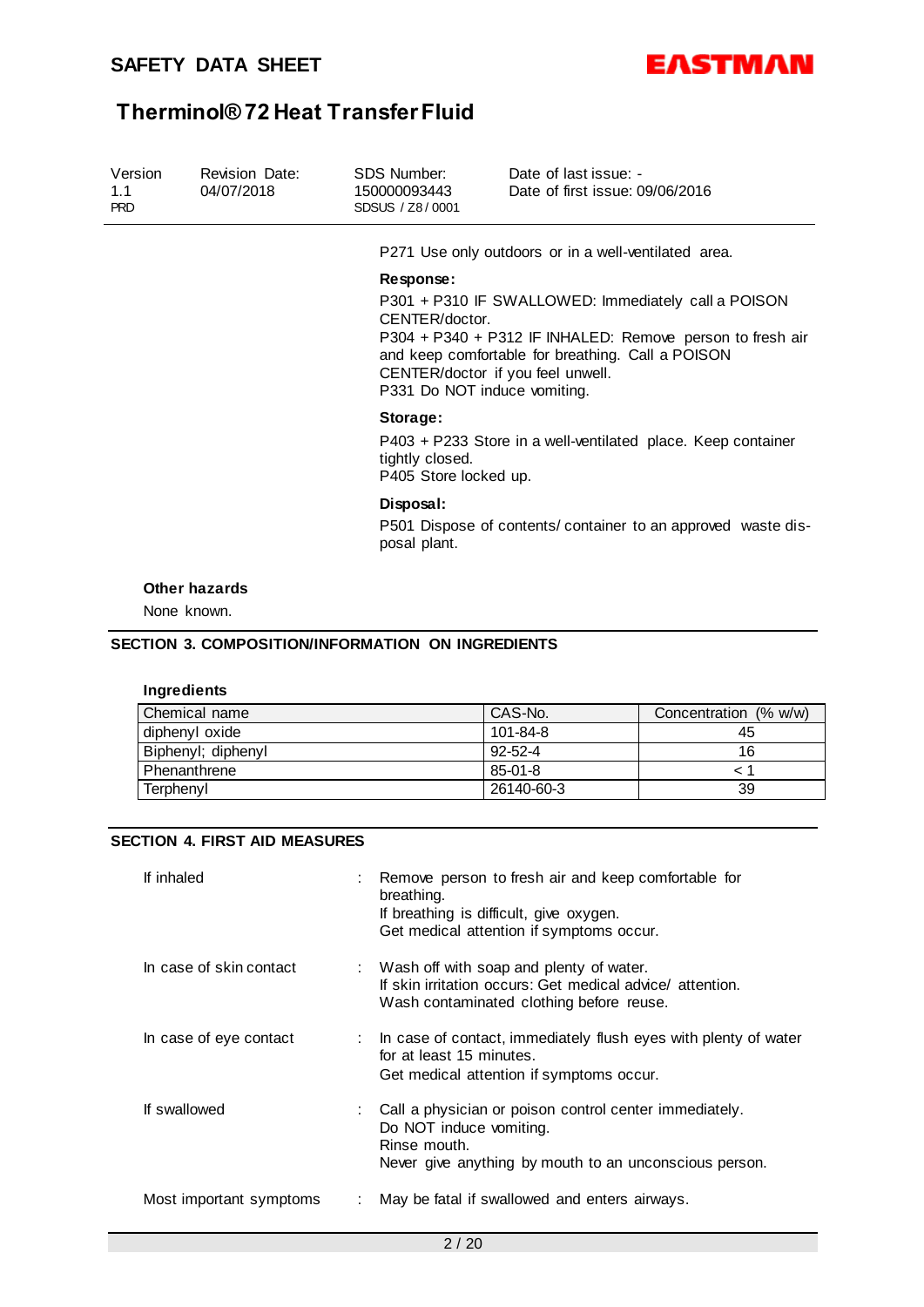

| Version<br>1.1<br><b>PRD</b>           |                              | Revision Date:<br>04/07/2018             |                                                                                                                | <b>SDS Number:</b><br>150000093443<br>SDSUS / Z8/0001                                                                | Date of last issue: -<br>Date of first issue: 09/06/2016                                                               |  |
|----------------------------------------|------------------------------|------------------------------------------|----------------------------------------------------------------------------------------------------------------|----------------------------------------------------------------------------------------------------------------------|------------------------------------------------------------------------------------------------------------------------|--|
| and effects, both acute and<br>delayed |                              |                                          | Harmful if inhaled.<br>May cause respiratory irritation.                                                       |                                                                                                                      |                                                                                                                        |  |
| Notes to physician                     |                              |                                          | IF SWALLOWED: Immediately call a POISON<br>CENTER/doctor.<br>Do NOT induce vomiting.<br>Treat symptomatically. |                                                                                                                      |                                                                                                                        |  |
|                                        |                              | <b>SECTION 5. FIRE-FIGHTING MEASURES</b> |                                                                                                                |                                                                                                                      |                                                                                                                        |  |
|                                        | Suitable extinguishing media |                                          | ÷                                                                                                              | Water spray<br>Carbon dioxide (CO2)<br>Dry chemical<br>Foam                                                          |                                                                                                                        |  |
|                                        | media                        | Unsuitable extinguishing                 |                                                                                                                | fire.                                                                                                                | Do not use a solid water stream as it may scatter and spread                                                           |  |
|                                        | ucts                         | Hazardous combustion prod-               | ÷                                                                                                              | Hazardous decomposition products due to incomplete<br>combustion<br>Carbon oxides                                    |                                                                                                                        |  |
|                                        |                              | Further information                      |                                                                                                                | courses.                                                                                                             | Use a water spray to cool fully closed containers.<br>Do not allow run-off from fire fighting to enter drains or water |  |
|                                        | for fire-fighters            | Special protective equipment :           |                                                                                                                | Wear an approved positive pressure self-contained breathing<br>apparatus in addition to standard fire fighting gear. |                                                                                                                        |  |

### **SECTION 6. ACCIDENTAL RELEASE MEASURES**

| Personal precautions, protec-<br>tive equipment and emer-<br>gency procedures | Ventilate the area.<br>Avoid breathing dust/ fume/ gas/ mist/ vapors/ spray.<br>Avoid contact with skin and eyes.<br>Material can create slippery conditions.<br>Wear appropriate personal protective equipment.<br>Local authorities should be advised if significant spillages<br>cannot be contained. |
|-------------------------------------------------------------------------------|----------------------------------------------------------------------------------------------------------------------------------------------------------------------------------------------------------------------------------------------------------------------------------------------------------|
| Environmental precautions                                                     | Clear up spills immediately and dispose of waste safely.<br>Avoid release to the environment.                                                                                                                                                                                                            |
| Methods and materials for<br>containment and cleaning up                      | Contain spillage, soak up with non-combustible absorbent<br>material, (e.g. sand, earth, diatomaceous earth, vermiculite)<br>and transfer to a container for disposal according to local /<br>national regulations (see section 13).                                                                     |

### **SECTION 7. HANDLING AND STORAGE**

| Advice on safe handling | : Do not breathe vapors or spray mist.                      |
|-------------------------|-------------------------------------------------------------|
|                         | Handle product only in closed system or provide appropriate |
|                         | exhaust ventilation at machinery.                           |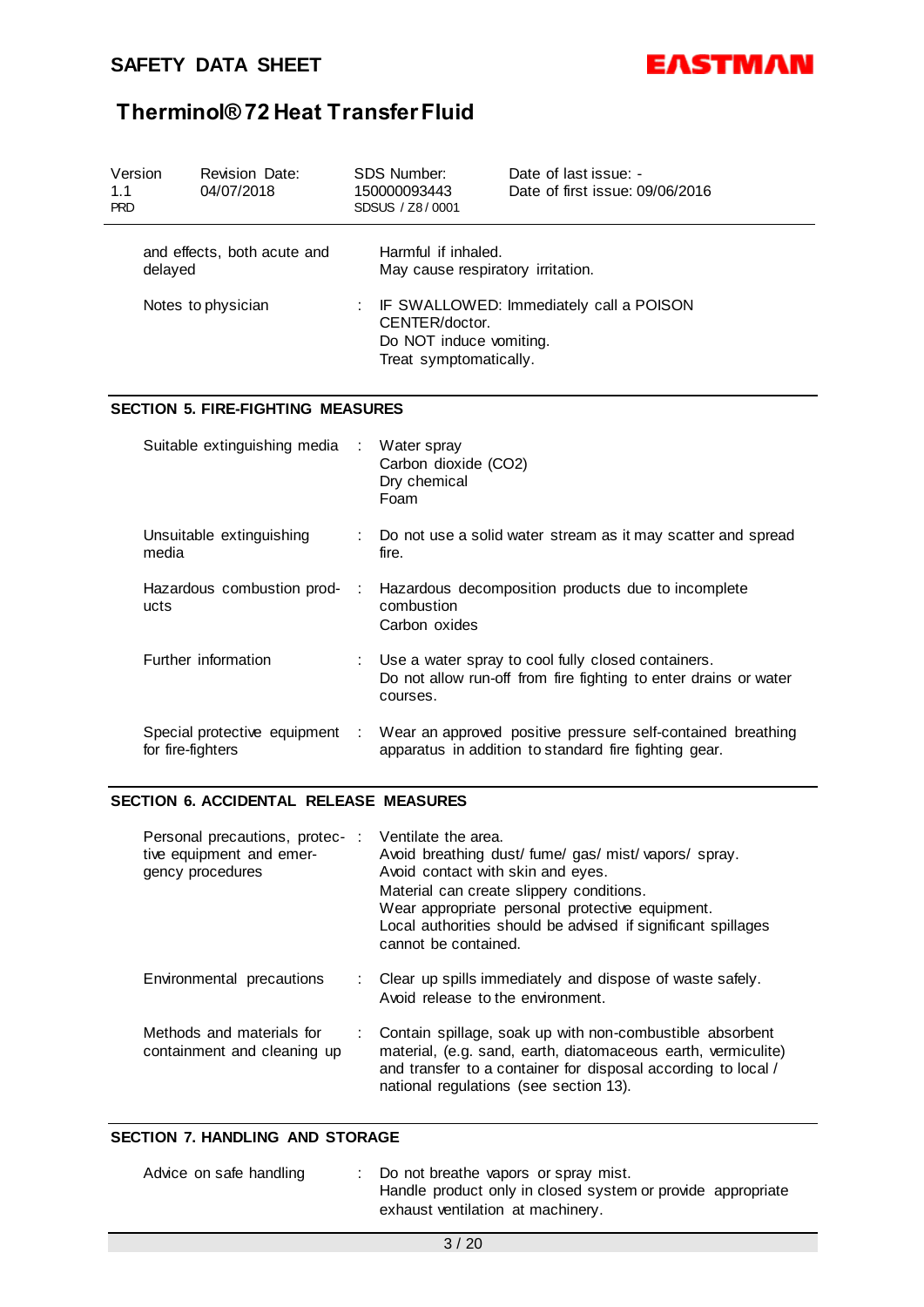

| Version<br>1.1<br><b>PRD</b> | <b>Revision Date:</b><br>04/07/2018 | <b>SDS Number:</b><br>150000093443<br>SDSUS / Z8/0001 | Date of last issue: -<br>Date of first issue: 09/06/2016                                                                                                                                                                                                                                                                                                                                                           |
|------------------------------|-------------------------------------|-------------------------------------------------------|--------------------------------------------------------------------------------------------------------------------------------------------------------------------------------------------------------------------------------------------------------------------------------------------------------------------------------------------------------------------------------------------------------------------|
|                              |                                     | equipment.<br>or maintenance.<br>practice.            | In case of insufficient ventilation, wear suitable respiratory<br>Keep away from flames and sparks.<br>Wear appropriate personal protective equipment.<br>Avoid contact with skin, eyes and clothing.<br>Wash thoroughly after handling.<br>Wash contaminated clothing before reuse.<br>Drain or remove substance from equipment prior to break-in<br>Handle in accordance with good industrial hygiene and safety |
|                              | Conditions for safe storage         | ÷<br>place.                                           | Keep container tightly closed in a dry and well-ventilated<br>Keep in a cool place away from oxidizing agents.                                                                                                                                                                                                                                                                                                     |

### **SECTION 8. EXPOSURE CONTROLS/PERSONAL PROTECTION**

| Ingredients        | CAS-No.       | Value type<br>(Form of<br>exposure) | Control parame-<br>ters / Permissible<br>concentration | <b>Basis</b> |
|--------------------|---------------|-------------------------------------|--------------------------------------------------------|--------------|
| diphenyl oxide     | 101-84-8      | TWA (Vapor)                         | 1 ppm                                                  | ACGIH        |
|                    |               | STEL (Va-<br>por)                   | 2 ppm                                                  | <b>ACGIH</b> |
|                    |               | TWA (Vapor)                         | 1 ppm<br>$7$ mg/m $3$                                  | NIOSH REL    |
|                    |               | TWA (Vapor)                         | 1 ppm<br>$7 \text{ mg/m}$ 3                            | OSHA Z-1     |
| Terphenyl          | 26140-60-3    | $\mathsf{C}$                        | 1 ppm<br>$9$ mg/m $3$                                  | OSHA Z-1     |
|                    |               | C                                   | $0.5$ ppm<br>$5$ mg/m $3$                              | OSHA P0      |
| Biphenyl; diphenyl | $92 - 52 - 4$ | <b>TWA</b>                          | $0.2$ ppm                                              | <b>ACGIH</b> |
|                    |               | <b>TWA</b>                          | $0.2$ ppm<br>1 $mg/m3$                                 | NIOSH REL    |
|                    |               | <b>TWA</b>                          | $0.2$ ppm<br>1 mg/m $3$                                | OSHA Z-1     |
|                    |               | <b>TWA</b>                          | $0.2$ ppm<br>1 mg/m $3$                                | OSHA P0      |

#### **Ingredients with workplace control parameters**

**Engineering measures** : Good general ventilation (typically 10 air changes per hour) should be used. Ventilation rates should be matched to conditions. If applicable, use process enclosures, local exhaust ventilation, or other engineering controls to maintain airborne levels below recommended exposure limits. If exposure limits have not been established, maintain airborne levels to an acceptable level.

#### **Personal protective equipment**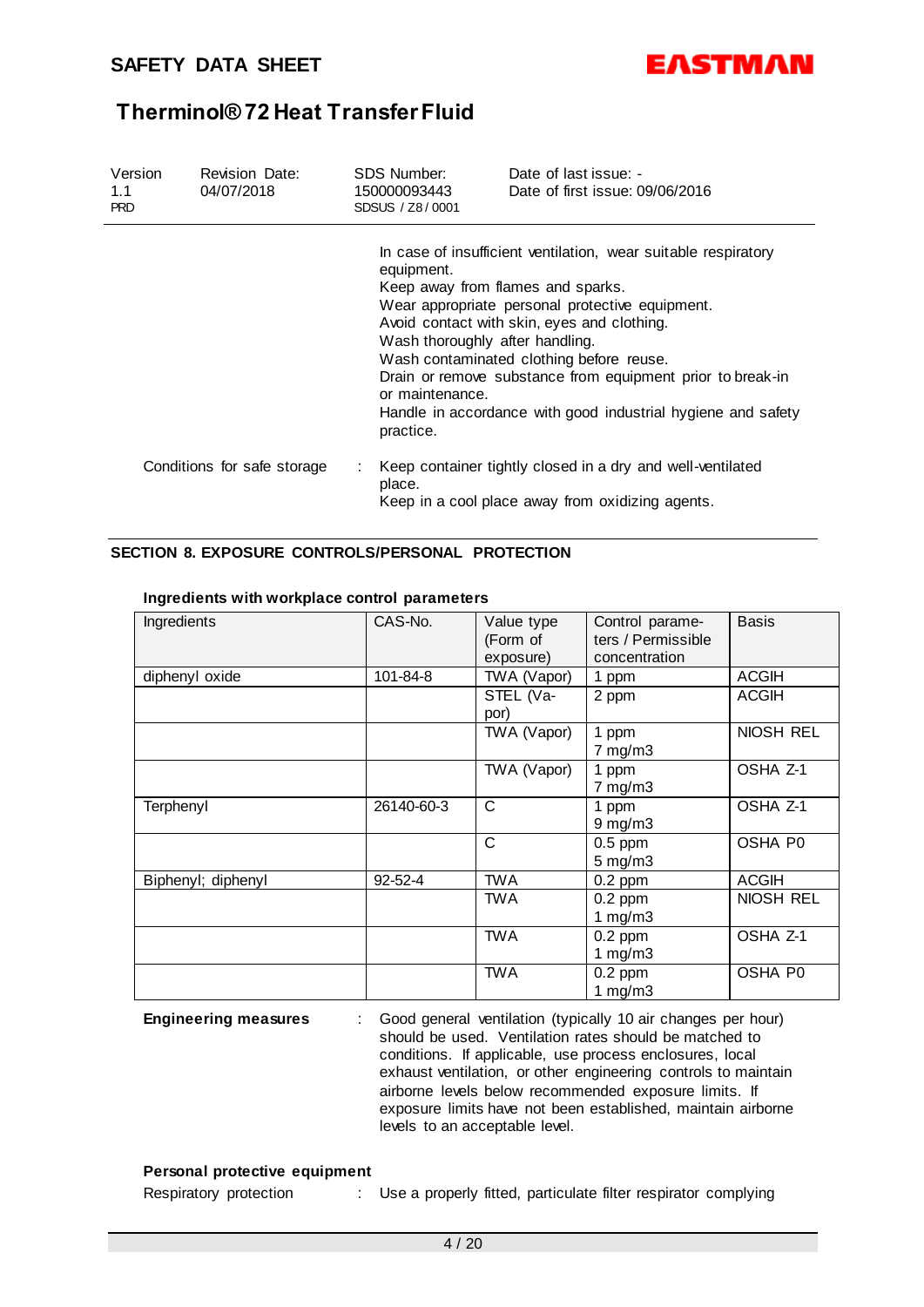

| Version<br>1.1<br><b>PRD</b> | <b>Revision Date:</b><br>04/07/2018 | SDS Number:<br>150000093443<br>SDSUS / Z8/0001 | Date of last issue: -<br>Date of first issue: 09/06/2016                                                                                                                                                                                                                                                                                                                                                                 |
|------------------------------|-------------------------------------|------------------------------------------------|--------------------------------------------------------------------------------------------------------------------------------------------------------------------------------------------------------------------------------------------------------------------------------------------------------------------------------------------------------------------------------------------------------------------------|
|                              |                                     | is necessary.<br>respirator must be worn.      | with an approved standard if a risk assessment indicates this<br>Respirator selection, use, and maintenance must be in<br>accordance with regulatory requirements, if applicable.<br>If engineering controls do not maintain airborne<br>concentrations below recommended exposure limits (where<br>applicable) or to an acceptable level (in countries where<br>exposure limits have not been established), an approved |
|                              | Hand protection                     |                                                |                                                                                                                                                                                                                                                                                                                                                                                                                          |
|                              | Remarks                             | resistant gloves.                              | Wear suitable gloves. When handling hot material, use heat                                                                                                                                                                                                                                                                                                                                                               |
|                              | Eye protection                      |                                                | Wear safety glasses with side shields (or goggles).                                                                                                                                                                                                                                                                                                                                                                      |
|                              | Skin and body protection            | Wear suitable protective clothing.             |                                                                                                                                                                                                                                                                                                                                                                                                                          |
|                              | Protective measures                 | located close to the working place.            | Ensure that eye flushing systems and safety showers are                                                                                                                                                                                                                                                                                                                                                                  |

### **SECTION 9. PHYSICAL AND CHEMICAL PROPERTIES**

| Appearance                   | ÷                         | liquid                                        |
|------------------------------|---------------------------|-----------------------------------------------|
| Color                        | ÷                         | amber                                         |
| Odor                         | ÷                         | aromatic                                      |
| <b>Odor Threshold</b>        | ÷                         | not determined                                |
| рH                           | ÷                         | No data available                             |
| Melting point/freezing point |                           | $: -18 °C$                                    |
| Boiling point/boiling range  | t.                        | 271 °C<br>(1,013 hPa)                         |
| Flash point                  | t.                        | 132 $\degree$ C<br>Method: Cleveland open cup |
| Evaporation rate             | t.                        | No data available                             |
| Flammability (solid, gas)    | ÷.                        | Not applicable                                |
| Self-ignition                |                           | : 585 $^{\circ}$ C                            |
| Upper explosion limit        | t.                        | $7\%$ (V)                                     |
| Lower explosion limit        | t.                        | 1 %(V)                                        |
| Vapor pressure               | $\mathbb{R}^{\mathbb{Z}}$ | < 0.01 hPa (20 $^{\circ}$ C)                  |
|                              |                           |                                               |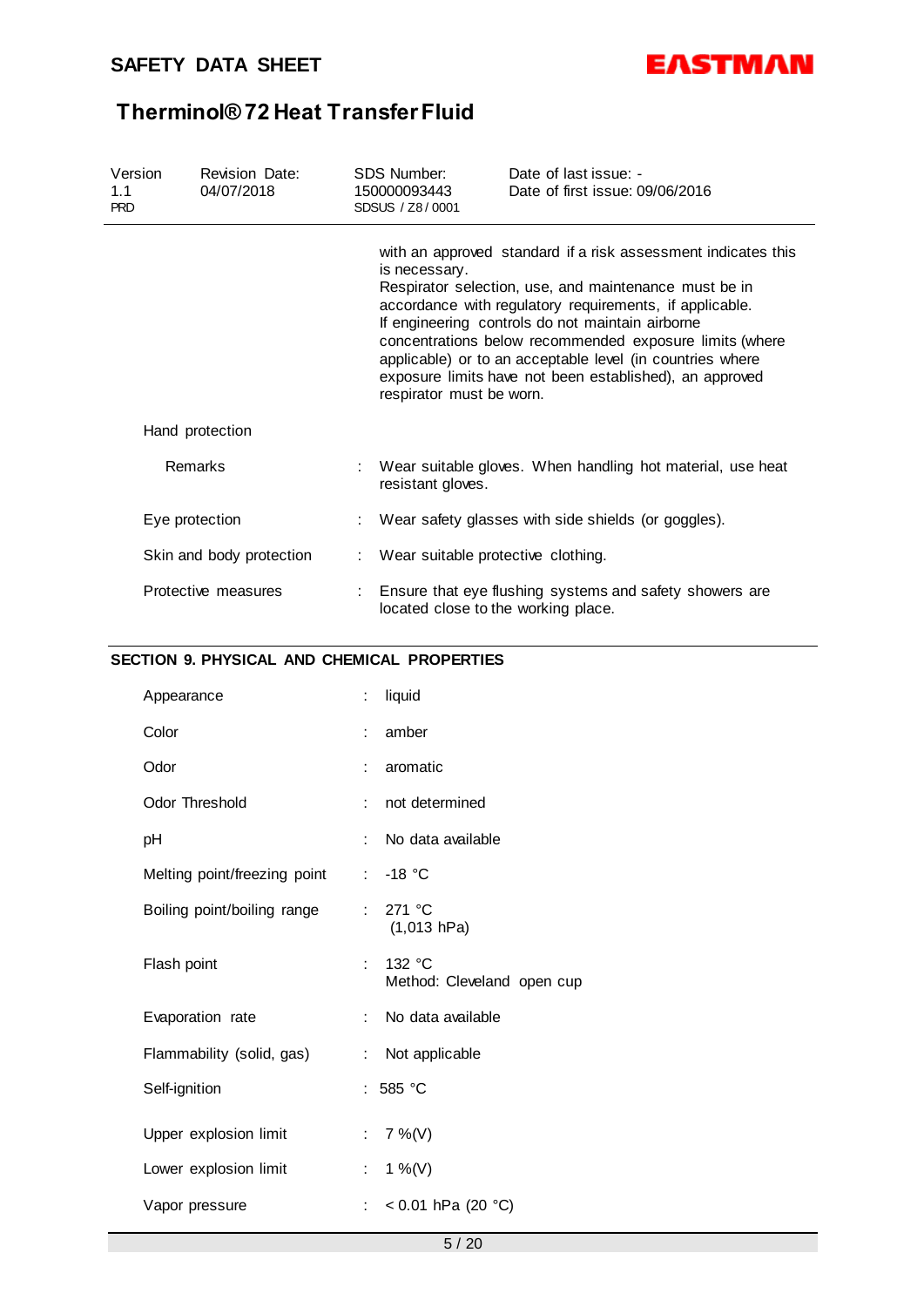

| Version<br>1.1<br><b>PRD</b> | Revision Date:<br>04/07/2018               |                  | <b>SDS Number:</b><br>150000093443<br>SDSUS / Z8/0001 | Date of last issue: -<br>Date of first issue: 09/06/2016 |  |  |  |
|------------------------------|--------------------------------------------|------------------|-------------------------------------------------------|----------------------------------------------------------|--|--|--|
|                              |                                            |                  |                                                       |                                                          |  |  |  |
|                              |                                            |                  | 0.134 hPa (50 °C)                                     |                                                          |  |  |  |
|                              |                                            |                  | 623.5 kPa (380 °C)                                    |                                                          |  |  |  |
|                              | Relative vapor density                     | ÷                | 10                                                    |                                                          |  |  |  |
|                              | Relative density                           |                  | 1.05 (25 $^{\circ}$ C)                                |                                                          |  |  |  |
|                              | Density                                    |                  | 1,084 kg/m3 (15 °C)                                   |                                                          |  |  |  |
|                              | Solubility(ies)<br>Water solubility        | ÷                | practically insoluble                                 |                                                          |  |  |  |
|                              | Partition coefficient: n-<br>octanol/water |                  | No data available                                     |                                                          |  |  |  |
|                              | Autoignition temperature                   |                  | : not determined                                      |                                                          |  |  |  |
|                              | Decomposition temperature                  | $\mathbb{R}^{n}$ | not determined                                        |                                                          |  |  |  |
|                              | Viscosity<br>Viscosity, dynamic            | t.               | No data available                                     |                                                          |  |  |  |
|                              | Viscosity, kinematic                       | ÷.               | 5.74 mm2/s (40 °C)                                    |                                                          |  |  |  |
|                              | Explosive properties                       |                  | Not classified                                        |                                                          |  |  |  |
|                              | Oxidizing properties                       | ÷                | Not classified                                        |                                                          |  |  |  |
|                              | SECTION 10. STABILITY AND REACTIVITY       |                  |                                                       |                                                          |  |  |  |
|                              | Reactivity                                 |                  | None reasonably foreseeable.                          |                                                          |  |  |  |

| <b>INGAULIVILY</b>                                    | . TVUIG IGASUILAULY IUIGSGGAUIG.                            |
|-------------------------------------------------------|-------------------------------------------------------------|
| Chemical stability                                    | Stable under normal conditions.                             |
| Possibility of hazardous reac- : None known.<br>tions |                                                             |
| Conditions to avoid                                   | : Heating in air.<br>Keep away from flames and sparks.      |
| Incompatible materials                                | : Strong oxidizing agents                                   |
| Hazardous decomposition<br>products                   | : Emits acrid smoke and fumes when heated to decomposition. |

### **SECTION 11. TOXICOLOGICAL INFORMATION**

**Acute toxicity** Harmful if inhaled.

### **Product:**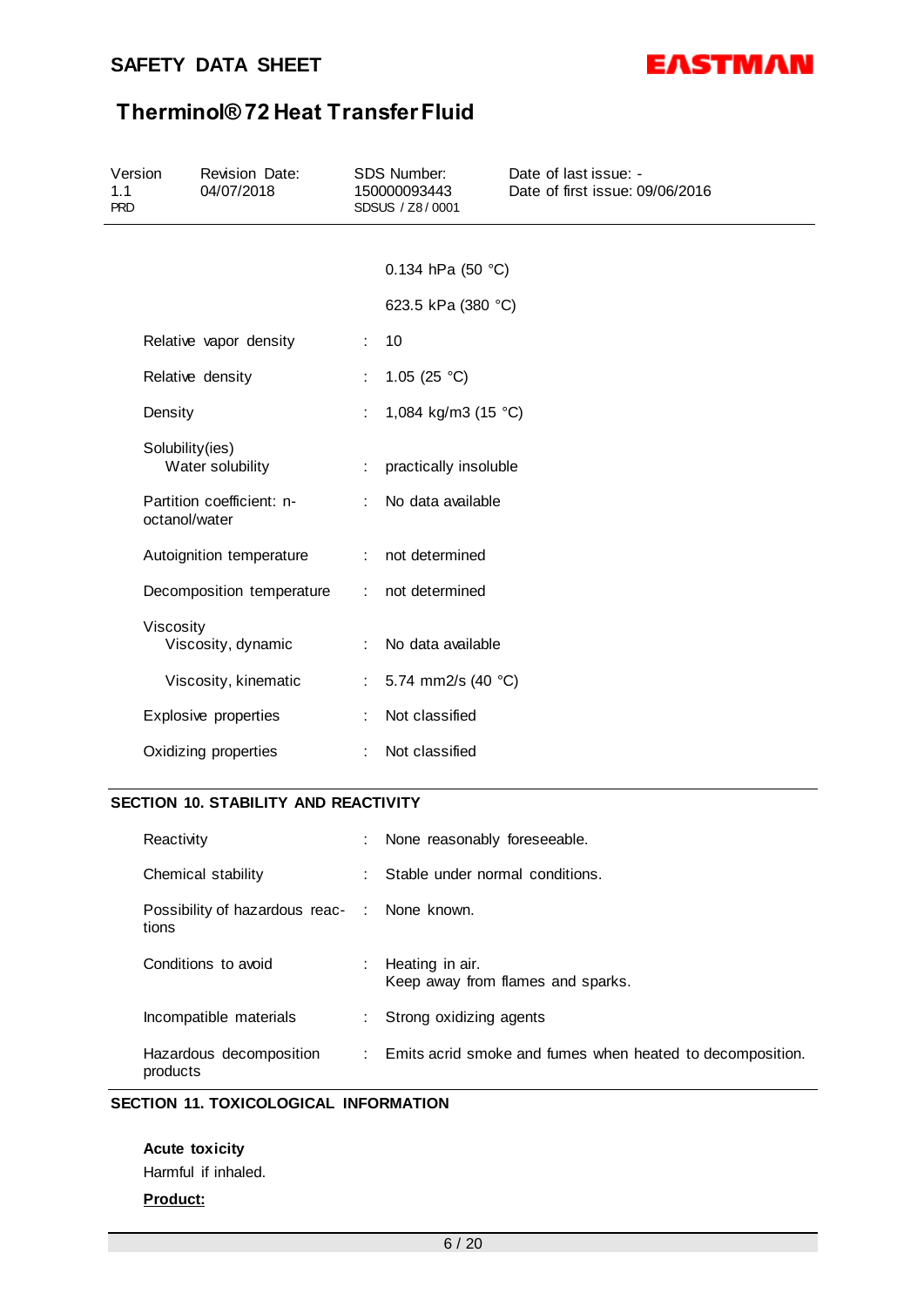### **SAFETY DATA SHEET**



# **Therminol® 72 Heat Transfer Fluid**

| Version<br>1.1<br><b>PRD</b> | Revision Date:<br>04/07/2018 | SDS Number:<br>Date of last issue: -<br>150000093443<br>Date of first issue: 09/06/2016<br>SDSUS / Z8/0001                                          |
|------------------------------|------------------------------|-----------------------------------------------------------------------------------------------------------------------------------------------------|
|                              | Acute oral toxicity          | LD50 Oral (Rat): $> 2,000$ mg/kg<br>Assessment: May be harmful if swallowed.                                                                        |
|                              | Acute inhalation toxicity    | LC50 (Expert judgment): > 2.66 mg/l<br>÷.<br>Exposure time: 4 h<br>Test atmosphere: dust/mist<br>Assessment: Harmful if inhaled.                    |
|                              | Acute dermal toxicity        | LD50 Dermal (Rabbit): $> 2,000$ mg/kg<br>Assessment: The substance or mixture has no acute dermal<br>toxicity<br>Remarks: Not classified            |
|                              | Ingredients:                 |                                                                                                                                                     |
|                              | diphenyl oxide:              |                                                                                                                                                     |
|                              | Acute oral toxicity          | LD50 Oral (Rat, female): 2,830 mg/kg<br>÷                                                                                                           |
|                              | Acute inhalation toxicity    | LC50: Remarks: No data available                                                                                                                    |
|                              | Acute dermal toxicity        | LD50 Dermal (Rabbit, Male and Female): > 7,940 mg/kg                                                                                                |
| Terphenyl:                   |                              |                                                                                                                                                     |
|                              | Acute oral toxicity          | LD50 Oral (Rat): $> 2,000$ mg/kg<br>÷                                                                                                               |
|                              | Acute inhalation toxicity    | LC50 (Rat): $> 3.8$ mg/l<br>Exposure time: 4 h                                                                                                      |
|                              | Acute dermal toxicity        | LD50 Dermal (Rabbit): $> 2,000$ mg/kg<br>Assessment: The substance or mixture has no acute dermal<br>toxicity                                       |
|                              | <b>Biphenyl; diphenyl:</b>   |                                                                                                                                                     |
|                              | Acute oral toxicity          | LD50 Oral (Rat, male): $> 2,180$ mg/kg<br>Assessment: The component/mixture is minimally toxic after<br>single ingestion.                           |
|                              | Acute inhalation toxicity    | LC50 (Rat, male and female): $> 3.47$ mg/l<br>÷<br>Exposure time: 1 h<br>Assessment: The substance or mixture has no acute inhala-<br>tion toxicity |

### **Product:**

Species: Rabbit Assessment: Not classified Result: No skin irritation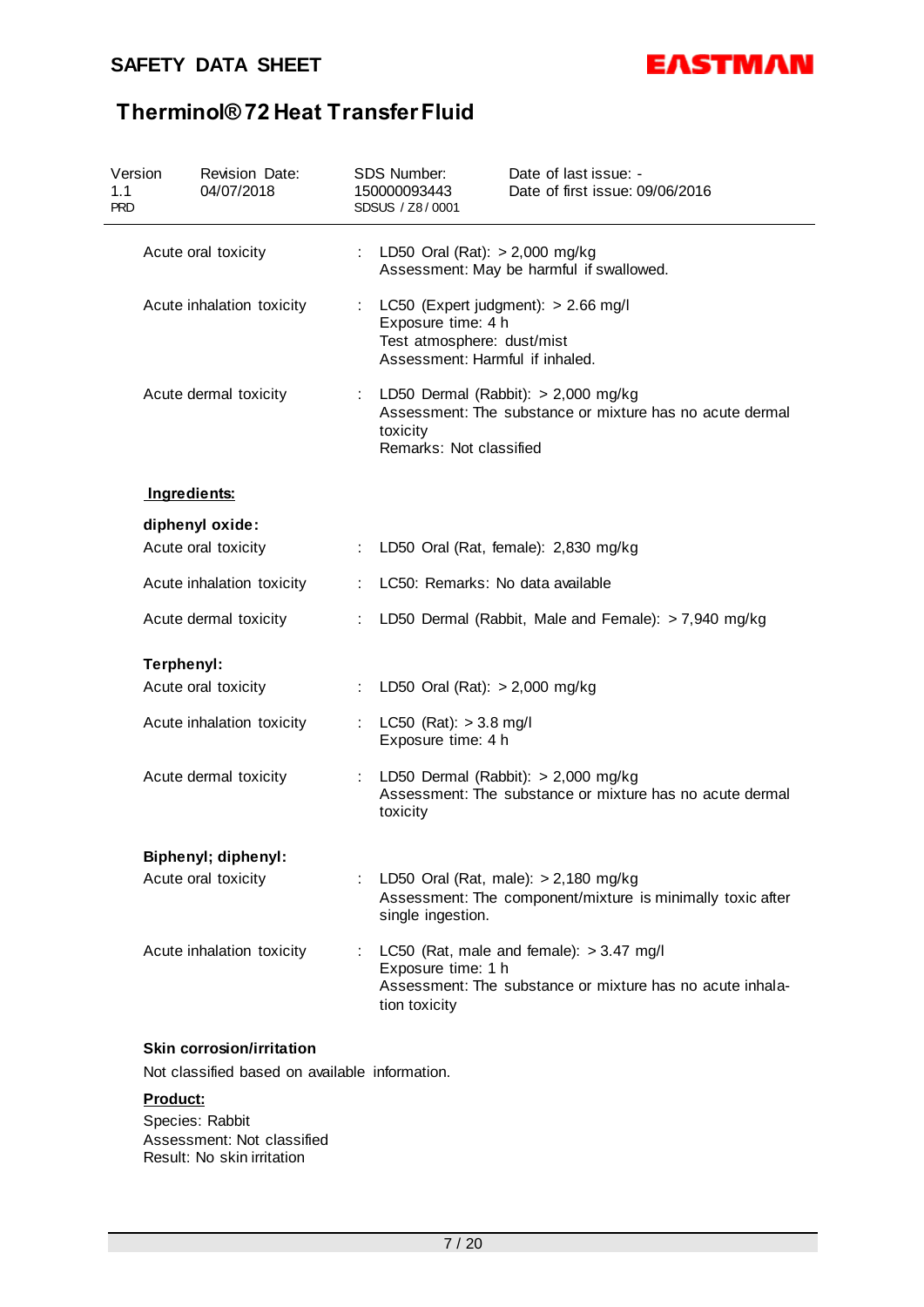

| Version<br>04/07/2018<br>1.1<br><b>PRD</b> | Revision Date: | SDS Number:<br>150000093443<br>SDSUS / Z8/0001 | Date of last issue: -<br>Date of first issue: 09/06/2016 |
|--------------------------------------------|----------------|------------------------------------------------|----------------------------------------------------------|
|--------------------------------------------|----------------|------------------------------------------------|----------------------------------------------------------|

#### **Ingredients:**

### **diphenyl oxide:**

Species: Rabbit Exposure time: 4 h Result: none

#### **Terphenyl:**

Species: Rabbit Exposure time: 24 h Result: none

#### **Biphenyl; diphenyl:**

Species: Rabbit Result: slight

Species: Humans Assessment: Irritating to skin. Result: strong

#### **Serious eye damage/eye irritation**

Not classified based on available information.

#### **Product:**

Species: Rabbit Result: No eye irritation Assessment: Not classified

#### **Ingredients:**

#### **diphenyl oxide:**

Species: Rabbit Result: corneal opacity Exposure time: 4 h Assessment: irritating

Result: slight to moderate

#### **Terphenyl:**

Species: Rabbit Result: slight Exposure time: 72 h Assessment: Not classified

#### **Biphenyl; diphenyl:**

Species: Rabbit Result: slight irritation

Species: Humans Result: strong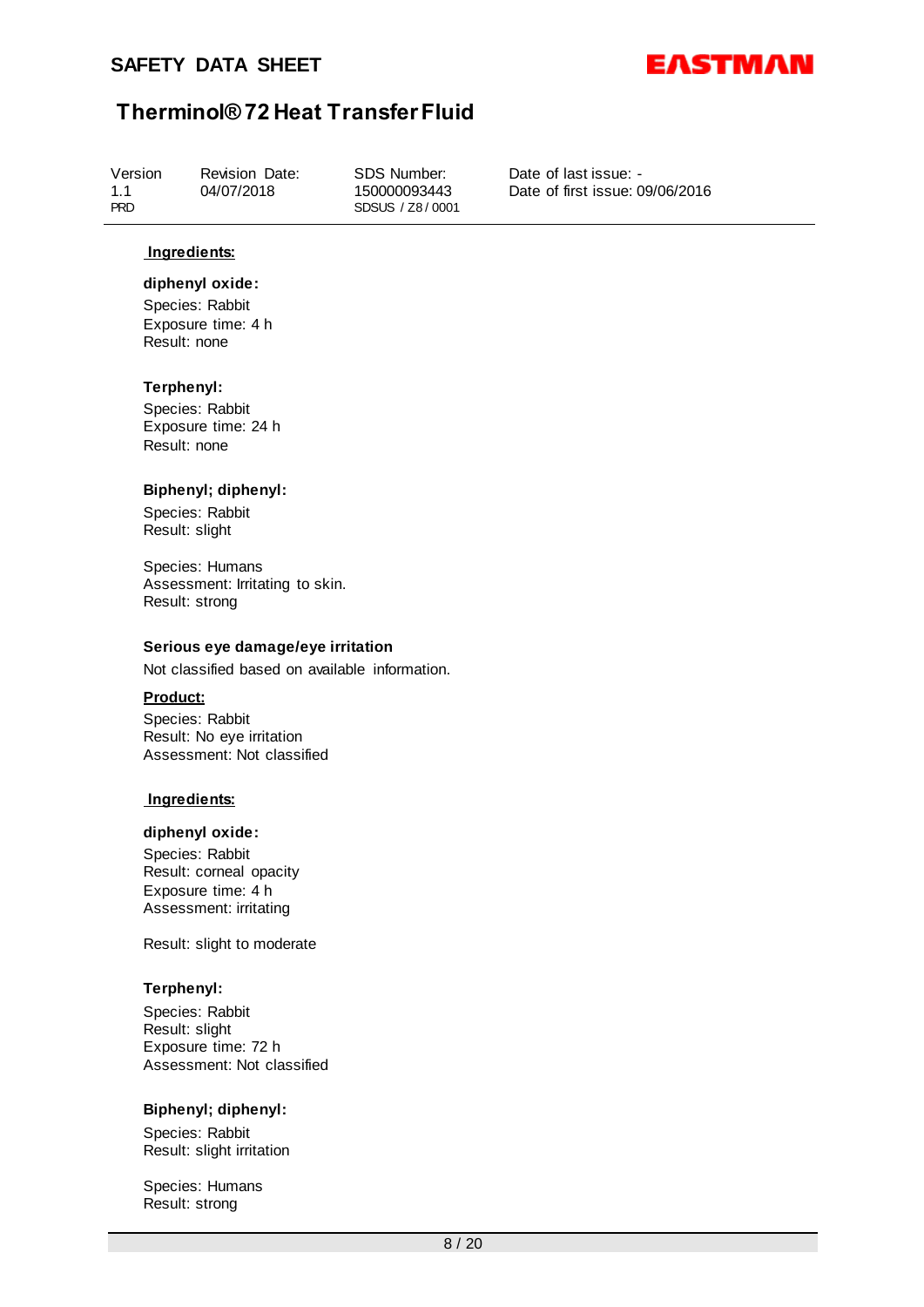

Assessment: Irritating to eyes.

#### **Respiratory or skin sensitization**

#### **Skin sensitization**

Not classified based on available information.

### **Respiratory sensitization**

Not classified based on available information.

#### **Product:**

Remarks: No data available

#### **Ingredients:**

#### **diphenyl oxide:**

Test Type: Skin Sensitization Species: Guinea pig Assessment: Not classified Method: OECD 406: Guinea pig sensitization Result: non-sensitizing

Test Type: Human experience Species: Humans Assessment: Not classified Method: Human Repeat Insult Patch Test Result: non-sensitizing

#### **Biphenyl; diphenyl:**

Test Type: OECD 406: Guinea pig sensitization Species: Guinea pig Assessment: Not classified Result: Does not cause skin sensitization.

#### **Germ cell mutagenicity**

Not classified based on available information.

### **Ingredients:**

#### **diphenyl oxide:**

| Genotoxicity in vitro | Test Type: Salmonella typhimurium assay (Ames test)<br>Metabolic activation: $+/-$ activation<br>Method: Bacterial Reverse Mutation Assay<br>Result: negative |
|-----------------------|---------------------------------------------------------------------------------------------------------------------------------------------------------------|
|                       | Test Type: Mutagenicity - Mammalian<br>Metabolic activation: $+/-$ activation                                                                                 |

- Method: In vitro Mammalian Cell Gene Mutation Test Result: negative
- : Test Type: Mutagenicity Mammalian Metabolic activation: +/- activation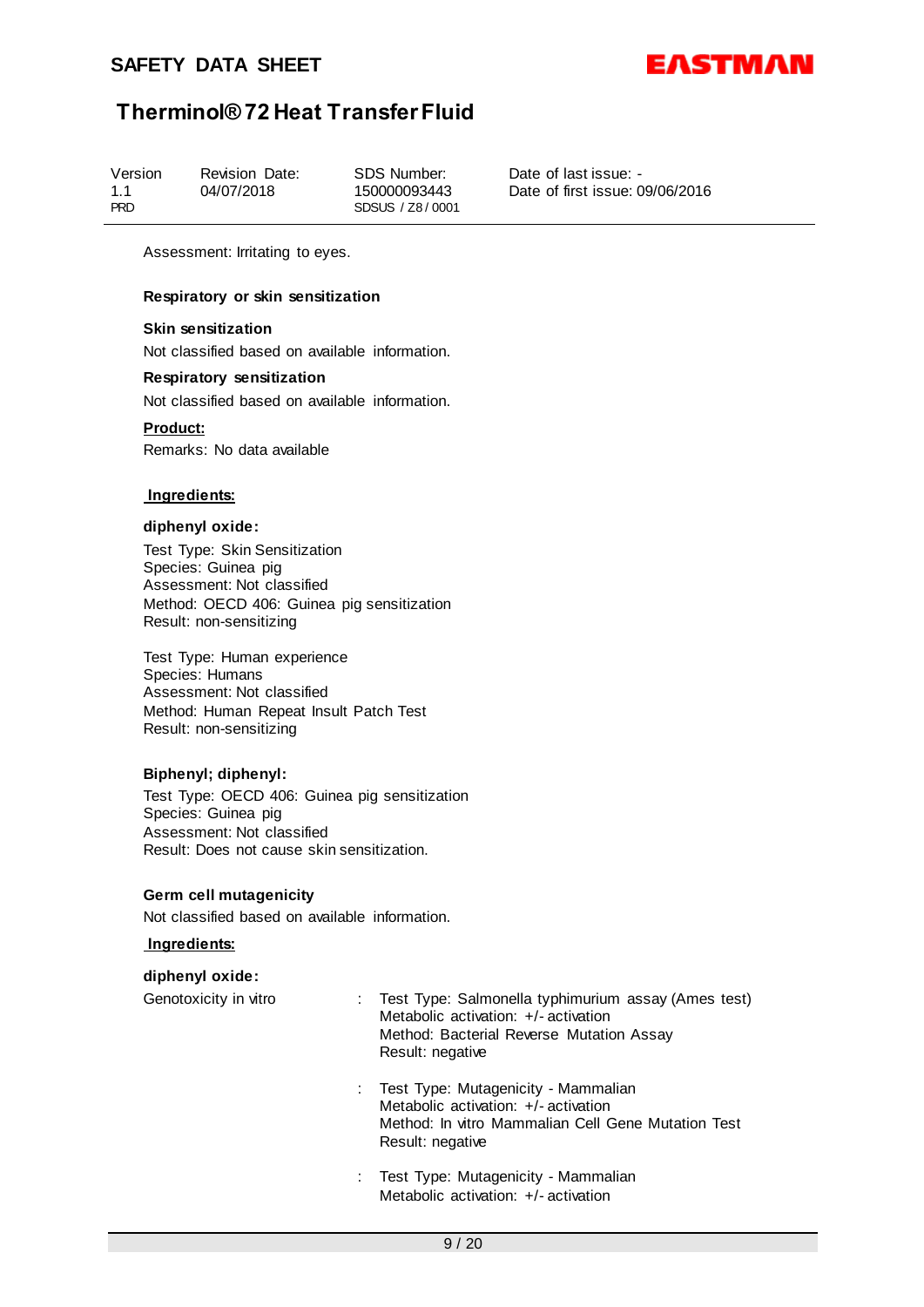

| Version<br>1.1<br><b>PRD</b> | Revision Date:<br>04/07/2018 | SDS Number:<br>150000093443<br>SDSUS / Z8/0001                                                                                | Date of last issue: -<br>Date of first issue: 09/06/2016                                                                                        |  |  |  |
|------------------------------|------------------------------|-------------------------------------------------------------------------------------------------------------------------------|-------------------------------------------------------------------------------------------------------------------------------------------------|--|--|--|
|                              |                              | Result: negative                                                                                                              | Method: In vitro Mammalian Chromosome Aberration Test                                                                                           |  |  |  |
|                              |                              | Test Type: Mutagenicity - Mammalian<br>Metabolic activation: +/- activation<br>Method: OECD Guideline 482<br>Result: negative |                                                                                                                                                 |  |  |  |
|                              | Terphenyl:                   |                                                                                                                               |                                                                                                                                                 |  |  |  |
|                              | Genotoxicity in vitro        | Result: negative                                                                                                              | Test Type: Mutagenicity - Bacterial<br>Metabolic activation: +/- activation<br>Method: Bacterial Reverse Mutation Assay                         |  |  |  |
|                              |                              | Result: negative                                                                                                              | Metabolic activation: +/- activation<br>Method: In vitro Mammalian Chromosome Aberration Test                                                   |  |  |  |
|                              |                              | Result: negative                                                                                                              | Test Type: Mutagenicity - Mammalian<br>Metabolic activation: +/- activation<br>Method: In vitro Mammalian Cell Gene Mutation Test               |  |  |  |
|                              |                              | Method: OECD Guideline 482<br>Result: negative                                                                                | Test Type: Mutagenicity - Mammalian                                                                                                             |  |  |  |
|                              | Genotoxicity in vivo         | Species: Rat<br>Test<br>Result: negative                                                                                      | Method: Mammalian Bone Marrow Chromosome Aberration                                                                                             |  |  |  |
|                              | Biphenyl; diphenyl:          |                                                                                                                               |                                                                                                                                                 |  |  |  |
|                              | Genotoxicity in vitro        | Result: negative                                                                                                              | Test Type: Salmonella typhimurium assay (Ames test)<br>Metabolic activation: +/- activation<br>Method: Bacterial Reverse Mutation Assay         |  |  |  |
|                              |                              | Result: positive                                                                                                              | Test Type: Mutagenicity - Mammalian<br>Metabolic activation: + activation<br>Method: In vitro Mammalian Cell Gene Mutation Test                 |  |  |  |
|                              |                              | Result: negative                                                                                                              | Test Type: Chromosome aberration test in vitro<br>Metabolic activation: +/- activation<br>Method: In vitro Mammalian Chromosome Aberration Test |  |  |  |
|                              |                              | Method: OECD Guideline 482<br>Result: negative                                                                                | Test Type: Mutagenicity - Mammalian                                                                                                             |  |  |  |
|                              | Genotoxicity in vivo         | ÷                                                                                                                             | Species: Mouse (Male and Female)                                                                                                                |  |  |  |
|                              |                              | 10 / 20                                                                                                                       |                                                                                                                                                 |  |  |  |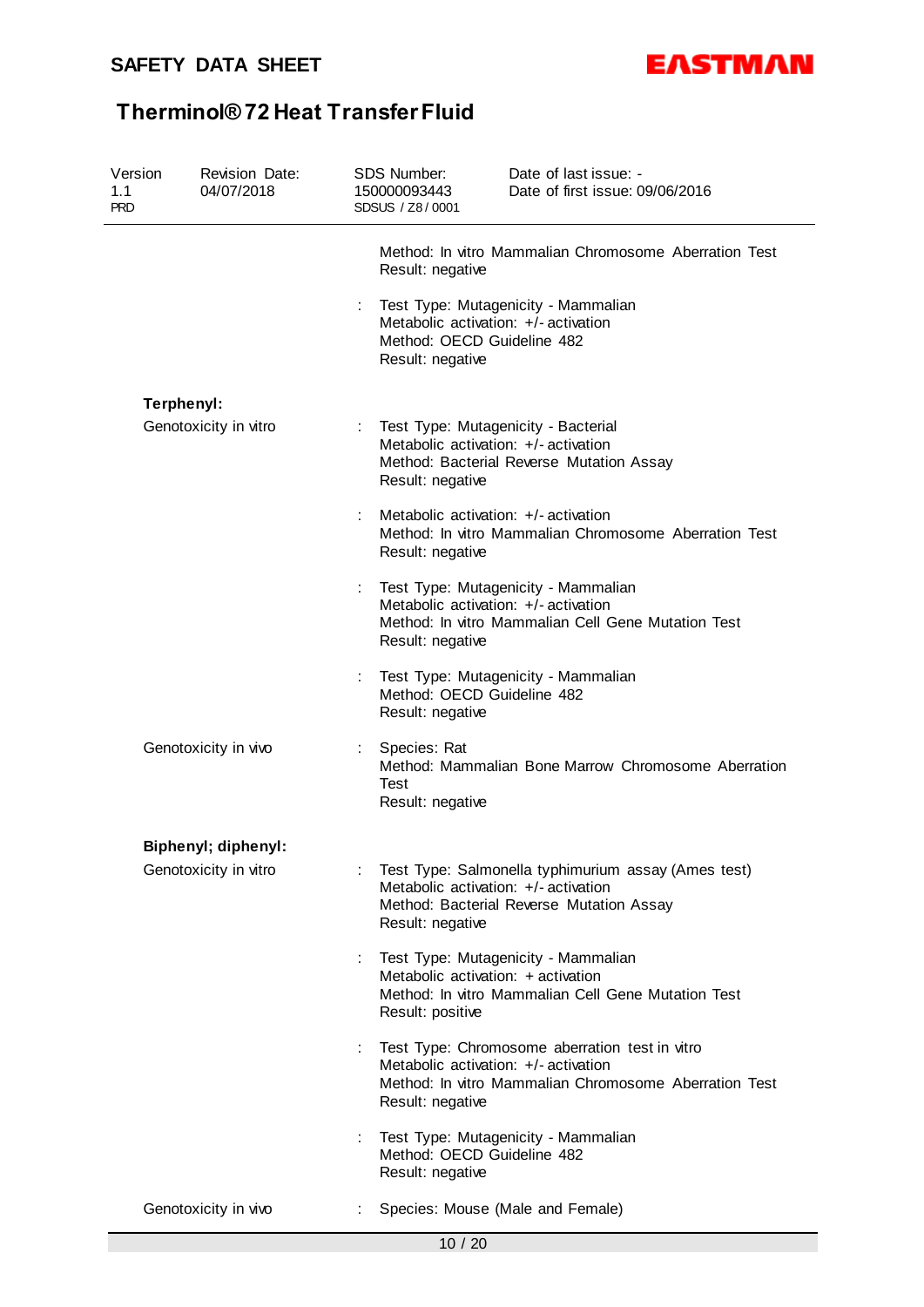

| Version<br>1.1<br><b>PRD</b> |                 | <b>Revision Date:</b><br>04/07/2018                                                         | SDS Number:<br>150000093443<br>SDSUS / Z8/0001  | Date of last issue: -<br>Date of first issue: 09/06/2016                                                                            |
|------------------------------|-----------------|---------------------------------------------------------------------------------------------|-------------------------------------------------|-------------------------------------------------------------------------------------------------------------------------------------|
|                              |                 |                                                                                             | Result: negative                                | Method: Mammalian Erythrocyte Micronucleus Test                                                                                     |
|                              |                 |                                                                                             | Species: Rat (male)<br>Test<br>Result: negative | Method: Mammalian Bone Marrow Chromosome Aberration                                                                                 |
|                              |                 | Carcinogenicity                                                                             |                                                 |                                                                                                                                     |
|                              |                 | Not classified based on available information.                                              |                                                 |                                                                                                                                     |
|                              | Product:        |                                                                                             |                                                 |                                                                                                                                     |
|                              |                 | Remarks: This information is not available.                                                 |                                                 |                                                                                                                                     |
|                              |                 |                                                                                             |                                                 |                                                                                                                                     |
|                              | Ingredients:    |                                                                                             |                                                 |                                                                                                                                     |
|                              |                 | Biphenyl; diphenyl:                                                                         |                                                 |                                                                                                                                     |
|                              | Not classified  | Species: Rat, (male and female)<br>Application Route: Ingestion<br>Remarks: Expert judgment |                                                 | Method: OECD Test No. 453: Combined Chronic Toxicity/Carcinogenicity Studies                                                        |
|                              | <b>IARC</b>     |                                                                                             | human carcinogen by IARC.                       | No ingredient of this product present at levels greater than or<br>equal to 0.1% is identified as probable, possible or confirmed   |
|                              | <b>OSHA</b>     |                                                                                             |                                                 | No component of this product present at levels greater than or<br>equal to 0.1% is on OSHA's list of regulated carcinogens.         |
|                              | <b>NTP</b>      |                                                                                             | by NTP.                                         | No ingredient of this product present at levels greater than or<br>equal to 0.1% is identified as a known or anticipated carcinogen |
|                              |                 |                                                                                             |                                                 |                                                                                                                                     |
|                              |                 | <b>Reproductive toxicity</b><br>Not classified based on available information.              |                                                 |                                                                                                                                     |
|                              | <b>Product:</b> |                                                                                             |                                                 |                                                                                                                                     |
|                              |                 | Effects on fertility                                                                        | : Remarks: No data available                    |                                                                                                                                     |
|                              | Ingredients:    |                                                                                             |                                                 |                                                                                                                                     |
|                              |                 | diphenyl oxide:                                                                             |                                                 |                                                                                                                                     |
|                              | sessment        | Reproductive toxicity - As-                                                                 | Not classified as hazardous.                    | : Based on available data the classification criteria are not met.                                                                  |
|                              |                 | <b>Biphenyl</b> ; diphenyl:                                                                 |                                                 |                                                                                                                                     |
|                              | sessment        | Reproductive toxicity - As-                                                                 | Not classified as hazardous.                    | Based on available data the classification criteria are not met.                                                                    |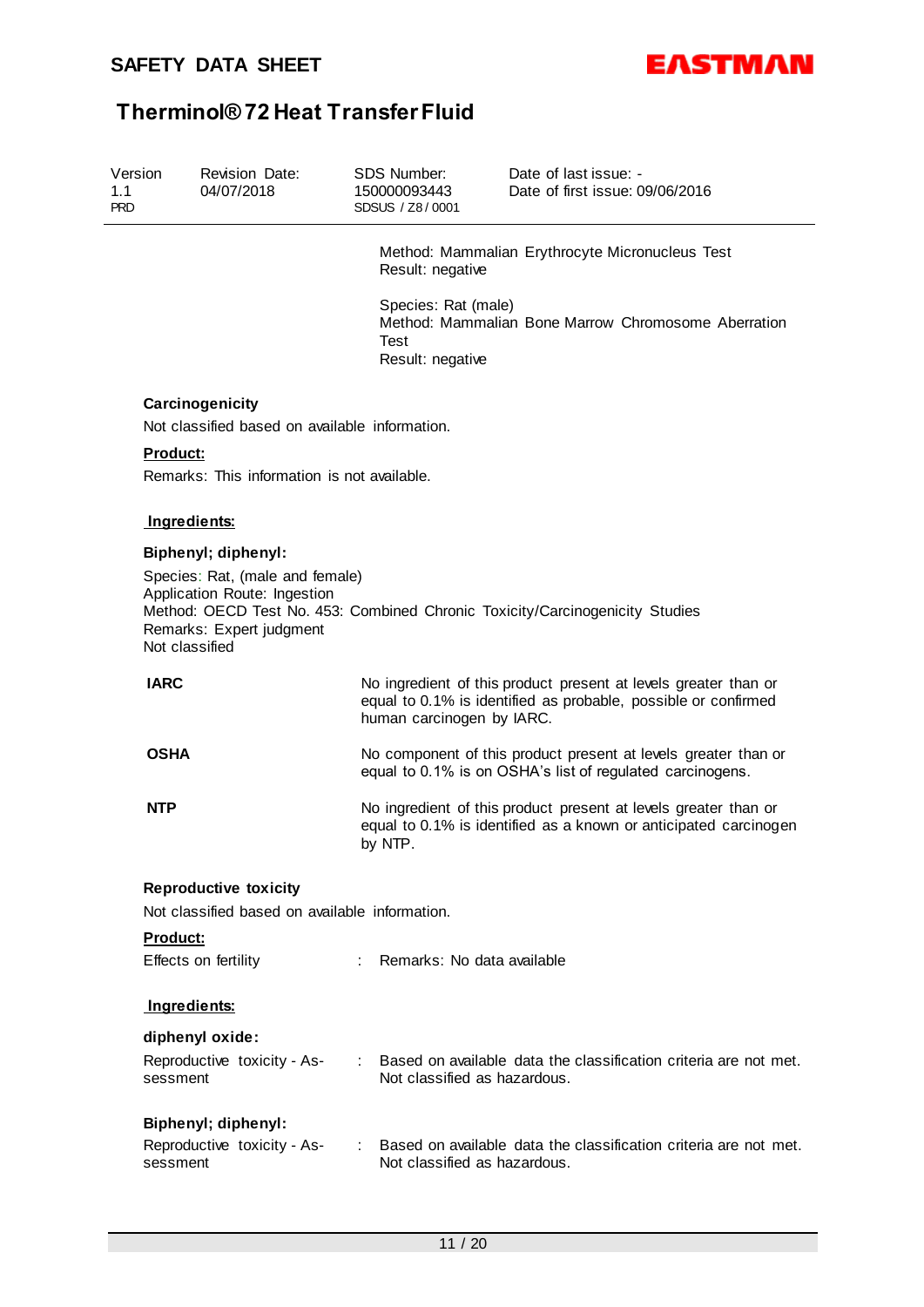

#### **STOT-single exposure**

May cause respiratory irritation.

#### **Product:**

Routes of exposure: inhalation (dust/mist/fume) Assessment: May cause respiratory irritation.

#### **Ingredients:**

#### **diphenyl oxide:**

Routes of exposure: Inhalation Assessment: Based on available data, the classification criteria are not met.

#### **Biphenyl; diphenyl:**

Routes of exposure: Inhalation Target Organs: Respiratory system Assessment: The substance or mixture is classified as specific target organ toxicant, single exposure, category 3 with respiratory tract irritation.

#### **STOT-repeated exposure**

Not classified based on available information.

#### **Product:**

Assessment: Based on available data, the classification criteria are not met.

#### **Ingredients:**

#### **diphenyl oxide:**

Assessment: Based on available data, the classification criteria are not met.

#### **Biphenyl; diphenyl:**

Target Organs: Kidney, Liver, Urinary bladder Assessment: The substance or mixture is not classified as specific target organ toxicant, repeated exposure.

#### **Repeated dose toxicity**

#### **Ingredients:**

#### **diphenyl oxide:**

Species: Rat, male and female NOAEL: 301 mg/kg Application Route: Oral Study Exposure time: 90 days Remarks: (highest dose tested)

Species: Rat, male and female NOAEL: 1000 mg/kg Application Route: Dermal Study Exposure time: 90 days Remarks: (highest dose tested)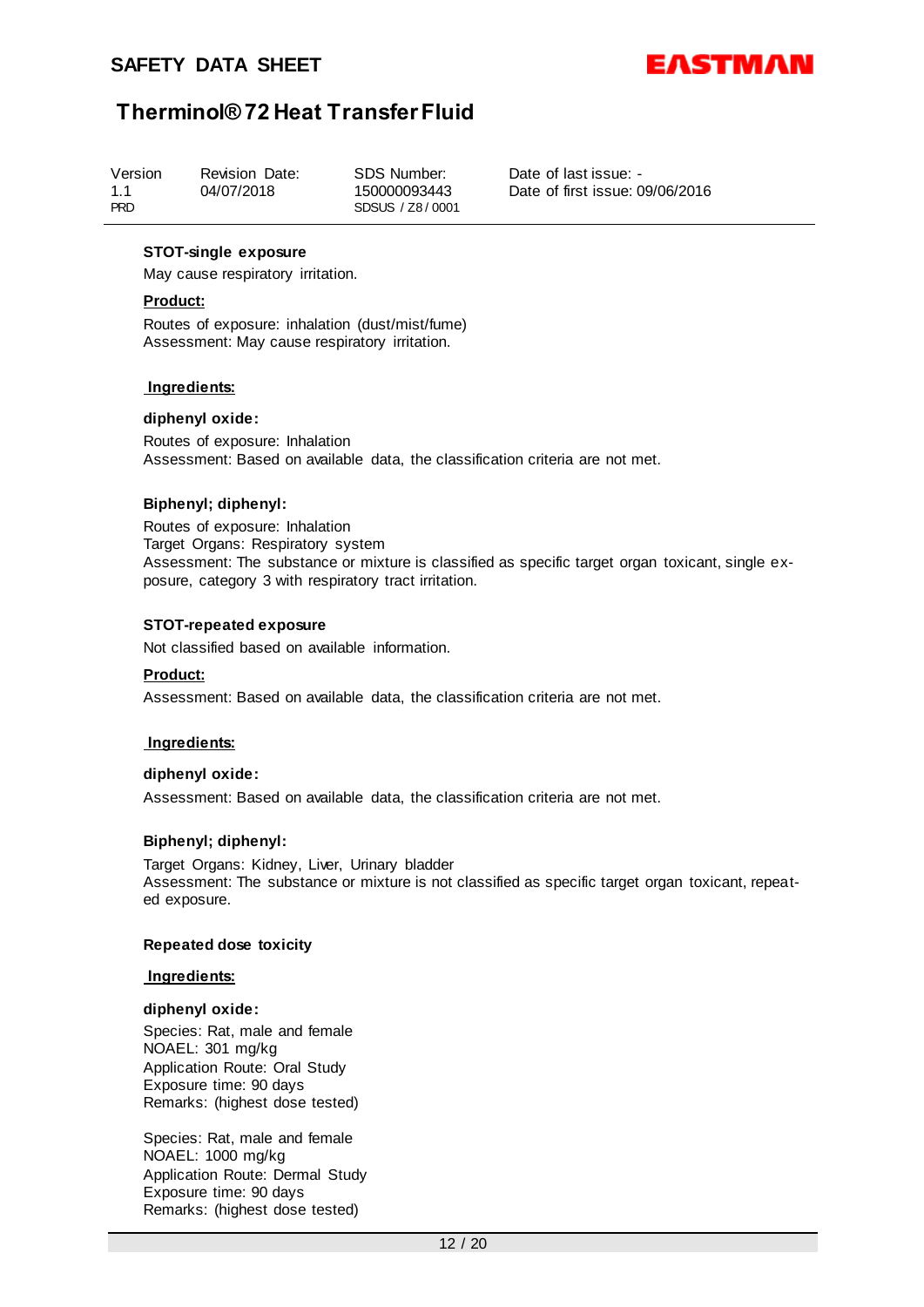

| Version           | <b>Revision Date:</b> | SDS Number:                     |
|-------------------|-----------------------|---------------------------------|
| 1.1<br><b>PRD</b> | 04/07/2018            | 150000093443<br>SDSUS / Z8/0001 |

Date of last issue: - Date of first issue: 09/06/2016

Species: Rat, male and female NOAEL: 139 mg/m3 Application Route: inhalation (vapor) Exposure time: 28 days Remarks: (highest dose tested)

#### **Biphenyl; diphenyl:**

Species: Rat, male and female NOAEL: 39 mg/kg Application Route: in feed Exposure time: 2 year Method: OECD Test No. 453: Combined Chronic Toxicity/Carcinogenicity Studies Target Organs: Blood, Kidney, Liver

Species: Rabbit NOAEL: > 2,000 mg/kg Application Route: Dermal Exposure time: 28 days Remarks: No significant adverse effects were reported

#### **Aspiration toxicity**

May be fatal if swallowed and enters airways.

#### **Product:**

**Product:**

May be fatal if swallowed and enters airways.

#### **Information on likely routes of exposure**

| Product:          |    |                                                                                        |
|-------------------|----|----------------------------------------------------------------------------------------|
| <b>Inhalation</b> |    | Remarks: Harmful if inhaled.<br>May cause respiratory irritation.                      |
| Skin contact      |    | Remarks: None known.                                                                   |
| Eye contact       | ÷. | Remarks: None known.                                                                   |
| Ingestion         |    | Remarks: May be fatal if swallowed and enters airways.<br>May be harmful if swallowed. |

#### **SECTION 12. ECOLOGICAL INFORMATION**

| <b>Ecotoxicity</b>                                 |    |                                                         |
|----------------------------------------------------|----|---------------------------------------------------------|
| <b>Product:</b>                                    |    |                                                         |
| Ecotoxicology Assessment<br>Acute aguatic toxicity | ÷. | Very toxic to aquatic life.                             |
| Chronic aquatic toxicity                           |    | : Very toxic to aquatic life with long lasting effects. |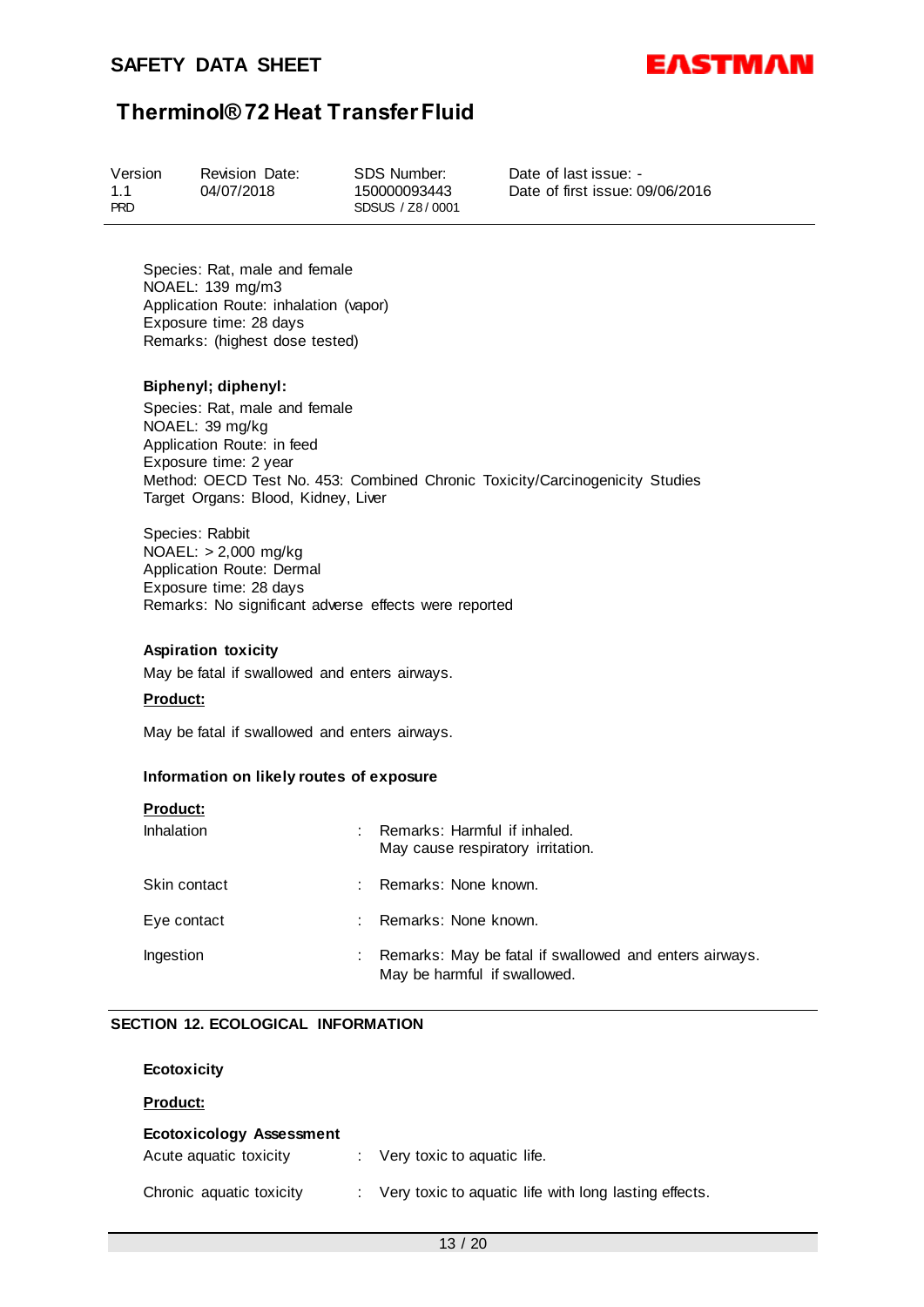

| Version<br>1.1<br><b>PRD</b> |              | Revision Date:<br>04/07/2018                                     |           | SDS Number:<br>150000093443<br>SDSUS / Z8/0001 | Date of last issue: -<br>Date of first issue: 09/06/2016                      |
|------------------------------|--------------|------------------------------------------------------------------|-----------|------------------------------------------------|-------------------------------------------------------------------------------|
|                              | Ingredients: |                                                                  |           |                                                |                                                                               |
|                              |              | diphenyl oxide:                                                  |           |                                                |                                                                               |
|                              |              | Toxicity to fish                                                 |           | Exposure time: 96 h                            | : LC50 (Oncorhynchus mykiss (rainbow trout)): 4.2 mg/l                        |
|                              |              | Toxicity to daphnia and other :<br>aquatic invertebrates         |           | Exposure time: 48 h                            | LC50 (Daphnia magna (Water flea)): 1.7 mg/l                                   |
|                              |              | Toxicity to algae                                                |           | Exposure time: 72 h                            | : EC50 (Pseudokirchneriella subcapitata (algae)): 2.5 mg/l                    |
|                              |              |                                                                  |           |                                                |                                                                               |
|                              | Terphenyl:   |                                                                  |           |                                                |                                                                               |
|                              |              | Toxicity to fish                                                 | t.        | Exposure time: 96 h                            | LC50 (Oncorhynchus mykiss (rainbow trout)): 27 mg/l                           |
|                              |              | aquatic invertebrates                                            |           | Exposure time: 48 h                            | Toxicity to daphnia and other : EC50 (Daphnia magna (Water flea)): 0.022 mg/l |
|                              |              |                                                                  |           | Exposure time: 96 h                            | LC50 (Mysidopsis bahia (opossum shrimp)): 0.028 mg/l                          |
|                              |              | Toxicity to algae                                                |           | NOEC: 0.025 mg/l<br>Exposure time: 72 h        |                                                                               |
|                              | icity)       | M-Factor (Acute aquatic tox-                                     | ÷         | 10                                             |                                                                               |
|                              | icity)       | Toxicity to fish (Chronic tox-                                   |           | Exposure time: 30 d                            | NOEC (Pimephales promelas (fathead minnow)): 0.037 mg/l                       |
|                              | ic toxicity) | Toxicity to daphnia and other :<br>aquatic invertebrates (Chron- |           | Exposure time: 21 d                            | NOEC (Daphnia magna (Water flea)): 0.0048 mg/l                                |
|                              |              |                                                                  |           |                                                |                                                                               |
|                              |              | <b>Biphenyl; diphenyl:</b><br>Toxicity to fish                   |           | Exposure time: 96 h                            | EC50 (Pimephales promelas (fathead minnow)): 3 mg/l                           |
|                              |              | Toxicity to daphnia and other :<br>aquatic invertebrates         |           | Exposure time: 48 h                            | EC50 (Daphnia magna (Water flea)): 0.36 mg/l                                  |
|                              |              | Toxicity to algae                                                |           | Exposure time: 72 h                            | EC50 (Chlorella pyrenoidosa): 1.3 mg/l                                        |
|                              |              |                                                                  |           | Exposure time: 72 h                            | NOEC (Chlorella pyrenoidosa): 0.66 mg/l                                       |
|                              | icity)       | M-Factor (Acute aquatic tox-                                     | $\sim$ 10 | 1                                              |                                                                               |
|                              | icity)       | Toxicity to fish (Chronic tox-                                   |           | Exposure time: 96 d                            | NOEC (Oncorhynchus mykiss (rainbow trout)): 0.229 mg/l                        |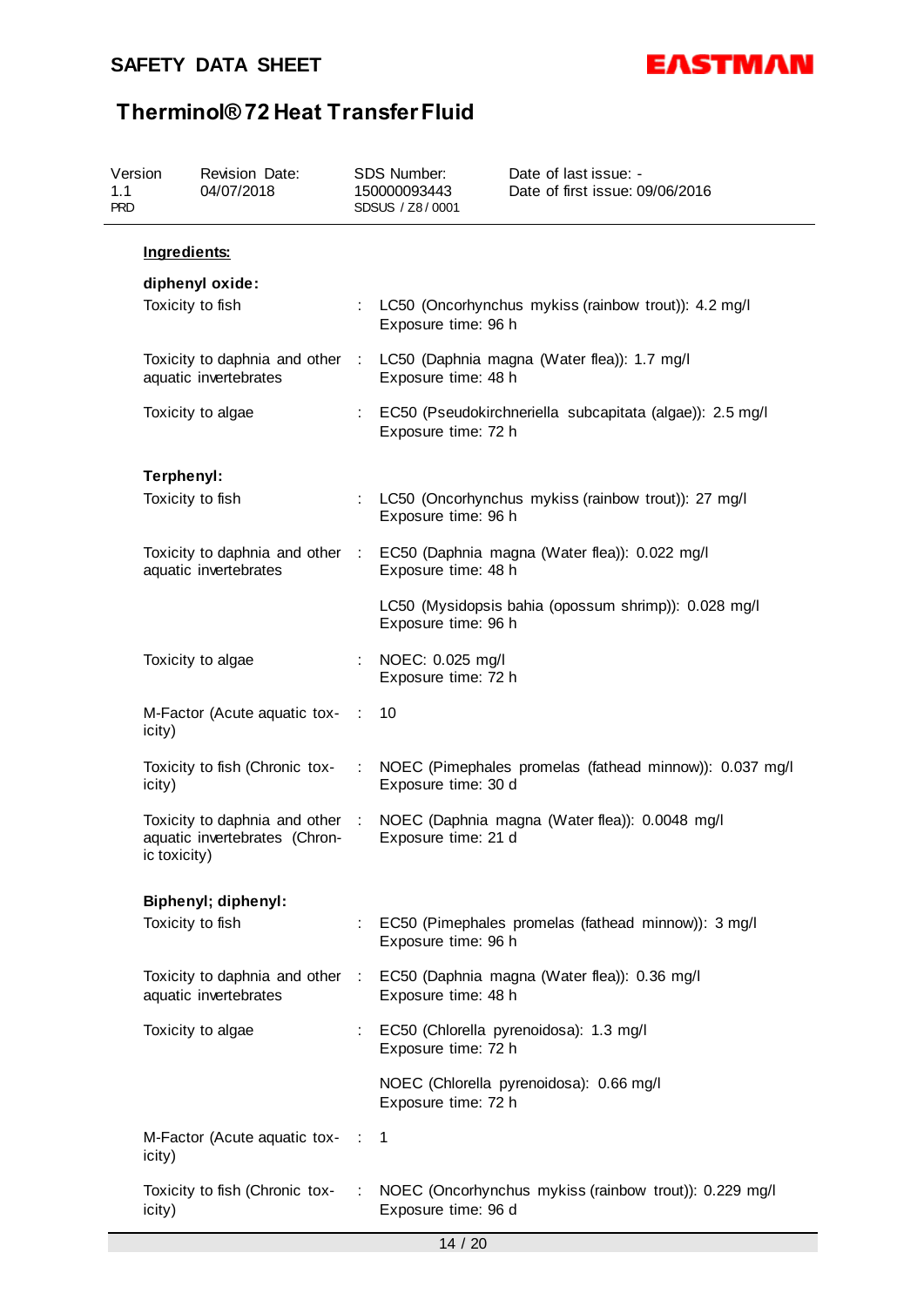

| Version<br>1.1<br><b>PRD</b> |              | <b>Revision Date:</b><br>04/07/2018                 |                           | <b>SDS Number:</b><br>150000093443<br>SDSUS / Z8/0001              | Date of last issue: -<br>Date of first issue: 09/06/2016                     |
|------------------------------|--------------|-----------------------------------------------------|---------------------------|--------------------------------------------------------------------|------------------------------------------------------------------------------|
|                              |              |                                                     |                           |                                                                    |                                                                              |
|                              | ic toxicity) | aquatic invertebrates (Chron-                       |                           | Exposure time: 21 d                                                | Toxicity to daphnia and other : NOEC (Daphnia magna (Water flea)): 0.17 mg/l |
|                              | toxicity)    | M-Factor (Chronic aquatic : 1                       |                           |                                                                    |                                                                              |
|                              |              | Persistence and degradability                       |                           |                                                                    |                                                                              |
|                              | Product:     |                                                     |                           |                                                                    |                                                                              |
|                              | mand (BOD)   | Biochemical Oxygen De-                              |                           | : Remarks: No data available                                       |                                                                              |
|                              | (COD)        | Chemical Oxygen Demand : Remarks: No data available |                           |                                                                    |                                                                              |
|                              | Ingredients: |                                                     |                           |                                                                    |                                                                              |
|                              |              | diphenyl oxide:                                     |                           |                                                                    |                                                                              |
|                              |              | Biodegradability                                    |                           | : Result: Readily biodegradable.                                   | Method: Ready Biodegradability: Modified MITI Test (I)                       |
|                              | mand (BOD)   | Biochemical Oxygen De-                              |                           | : Remarks: No data available                                       |                                                                              |
|                              | (COD)        | Chemical Oxygen Demand                              |                           | : Remarks: No data available                                       |                                                                              |
|                              | Terphenyl:   |                                                     |                           |                                                                    |                                                                              |
|                              |              | Biodegradability                                    | t.                        | Result: Not readily biodegradable.                                 |                                                                              |
|                              |              | Biphenyl; diphenyl:                                 |                           |                                                                    |                                                                              |
|                              |              | Biodegradability                                    |                           | : Result: Readily biodegradable.                                   | Method: Ready Biodegradability: Modified MITI Test (I)                       |
|                              |              | <b>Bioaccumulative potential</b>                    |                           |                                                                    |                                                                              |
|                              | Ingredients: |                                                     |                           |                                                                    |                                                                              |
|                              |              | diphenyl oxide:                                     |                           |                                                                    |                                                                              |
|                              |              | Bioaccumulation                                     | $\mathbb{R}^{\mathbb{Z}}$ | Species: Cyprinus carpio (Carp)<br>Method: OECD Test Guideline 305 | Bioconcentration factor (BCF): 49 - 594                                      |
|                              |              |                                                     |                           | Bioconcentration factor (BCF): 196                                 | Species: Oncorhynchus mykiss (rainbow trout)                                 |
|                              | Terphenyl:   |                                                     |                           |                                                                    |                                                                              |
|                              |              | Bioaccumulation                                     | ÷                         |                                                                    | Species: Carassius auratus (goldfish)                                        |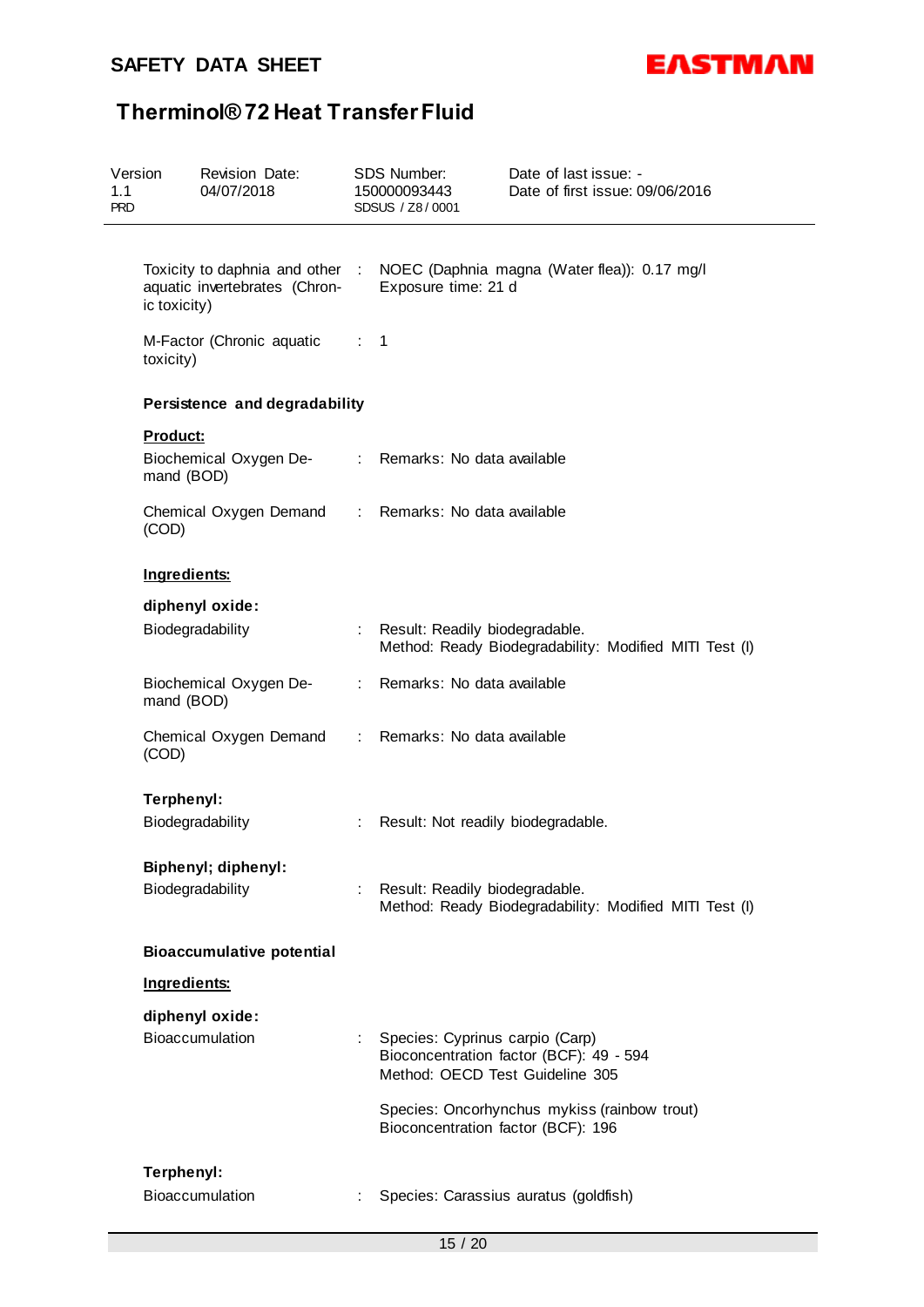

| Version<br>1.1<br><b>PRD</b> | Revision Date:<br>04/07/2018                                               |    | <b>SDS Number:</b><br>150000093443<br>SDSUS / Z8/0001                | Date of last issue: -<br>Date of first issue: 09/06/2016                                                                                                                                                                                                                                                                                                                                                                                                                                                                                                                                                                                                                                                     |
|------------------------------|----------------------------------------------------------------------------|----|----------------------------------------------------------------------|--------------------------------------------------------------------------------------------------------------------------------------------------------------------------------------------------------------------------------------------------------------------------------------------------------------------------------------------------------------------------------------------------------------------------------------------------------------------------------------------------------------------------------------------------------------------------------------------------------------------------------------------------------------------------------------------------------------|
|                              |                                                                            |    | Bioconcentration factor (BCF): 600                                   |                                                                                                                                                                                                                                                                                                                                                                                                                                                                                                                                                                                                                                                                                                              |
|                              | Partition coefficient: n-<br>octanol/water                                 | ÷. | log Pow: 5.09                                                        |                                                                                                                                                                                                                                                                                                                                                                                                                                                                                                                                                                                                                                                                                                              |
|                              | <b>Biphenyl</b> ; diphenyl:<br>Bioaccumulation                             |    |                                                                      | Bioconcentration factor (BCF): 1,900                                                                                                                                                                                                                                                                                                                                                                                                                                                                                                                                                                                                                                                                         |
|                              | <b>Mobility in soil</b>                                                    |    |                                                                      |                                                                                                                                                                                                                                                                                                                                                                                                                                                                                                                                                                                                                                                                                                              |
|                              | Ingredients:                                                               |    |                                                                      |                                                                                                                                                                                                                                                                                                                                                                                                                                                                                                                                                                                                                                                                                                              |
|                              | diphenyl oxide:<br>Distribution among environ-<br>:<br>mental compartments |    | Koc: 1960, log Koc: 3.3                                              |                                                                                                                                                                                                                                                                                                                                                                                                                                                                                                                                                                                                                                                                                                              |
|                              | Terphenyl:                                                                 |    |                                                                      |                                                                                                                                                                                                                                                                                                                                                                                                                                                                                                                                                                                                                                                                                                              |
|                              | Distribution among environ-<br>mental compartments                         |    | log Koc: 5<br>Chromatography (HPLC)                                  | Method: Estimation of the Adsorption Coefficient (Koc) on Soil<br>and on Sewage Sludge using High Performance Liquid                                                                                                                                                                                                                                                                                                                                                                                                                                                                                                                                                                                         |
|                              | <b>Biphenyl</b> ; diphenyl:                                                |    |                                                                      |                                                                                                                                                                                                                                                                                                                                                                                                                                                                                                                                                                                                                                                                                                              |
|                              | Distribution among environ-<br>mental compartments                         |    | Medium: Soil<br>Koc: 1546, log Koc: 3.19<br>Batch Equilibrium Method | Method: OECD Test No. 106: Adsorption - Desorption Using a                                                                                                                                                                                                                                                                                                                                                                                                                                                                                                                                                                                                                                                   |
|                              | Other adverse effects                                                      |    |                                                                      |                                                                                                                                                                                                                                                                                                                                                                                                                                                                                                                                                                                                                                                                                                              |
|                              | No data available                                                          |    |                                                                      |                                                                                                                                                                                                                                                                                                                                                                                                                                                                                                                                                                                                                                                                                                              |
|                              | <b>SECTION 13. DISPOSAL CONSIDERATIONS</b>                                 |    |                                                                      |                                                                                                                                                                                                                                                                                                                                                                                                                                                                                                                                                                                                                                                                                                              |
|                              | Disposal methods                                                           |    |                                                                      |                                                                                                                                                                                                                                                                                                                                                                                                                                                                                                                                                                                                                                                                                                              |
|                              | Waste from residues                                                        |    | BENZENE.<br>concentration based standards.                           | Dispose of in accordance with local regulations.<br>Empty containers should be taken to an approved waste<br>handling site for recycling or disposal.<br>This material when discarded may be a hazardous waste as<br>that term is defined by the Resource Conservation and<br>Recovery Act (RCRA), 40 CFR 261.24, due to its toxicity<br>characteristic. This material should be analyzed in<br>accordance with Method 1311 for the compound D018<br>Consult 40 CFR 268.40 or appropriate local regulations for<br>This product meets the criteria for a synthetic used oil under<br>the U.S. EPA Standards for the Management of Used Oil (40<br>CFR 279). Those standards govern recycling and disposal in |

lieu of 40 CFR 260 -272 of the Federal hazardous waste program in states that have adopted these used oil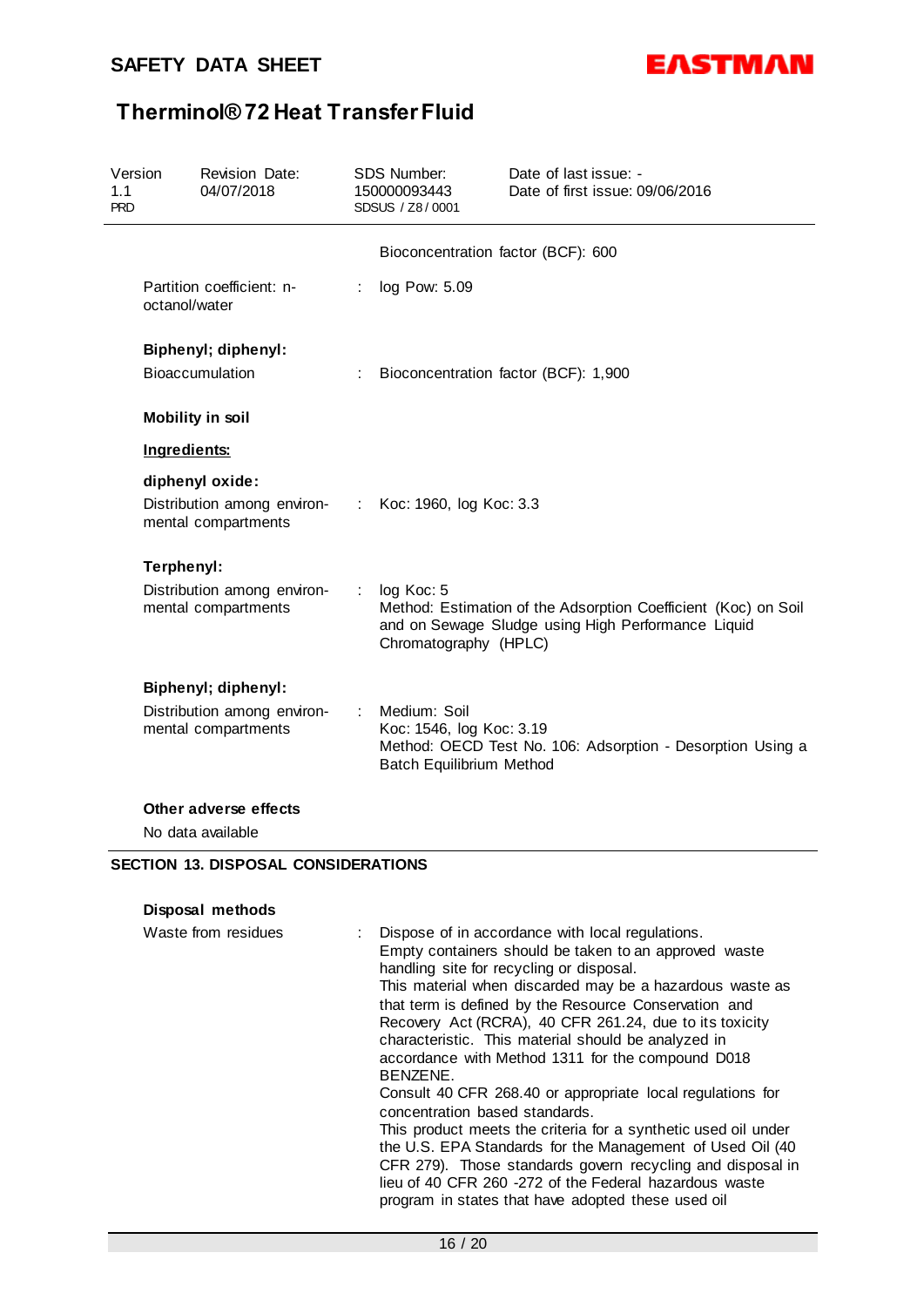

| Version<br>1.1<br><b>PRD</b> |                         | Revision Date:<br>04/07/2018             |   | SDS Number:<br>150000093443<br>SDSUS / Z8/0001 | Date of last issue: -<br>Date of first issue: 09/06/2016                                                                                                                                                                                                                                                                                                           |
|------------------------------|-------------------------|------------------------------------------|---|------------------------------------------------|--------------------------------------------------------------------------------------------------------------------------------------------------------------------------------------------------------------------------------------------------------------------------------------------------------------------------------------------------------------------|
|                              |                         |                                          |   | standards.                                     | regulations. Consult your attorney or appropriate regulatory<br>official to be sure these standards have been adopted in your<br>state. Recycle or burn in accordance with the applicable<br>Eastman Chemical Company operates a used fluid return<br>program for certain fluids under these used oil standards.<br>Contact your Sales Representative for details. |
|                              |                         | <b>SECTION 14. TRANSPORT INFORMATION</b> |   |                                                |                                                                                                                                                                                                                                                                                                                                                                    |
|                              |                         | <b>International Regulations</b>         |   |                                                |                                                                                                                                                                                                                                                                                                                                                                    |
|                              | <b>IATA-DGR</b>         |                                          |   |                                                |                                                                                                                                                                                                                                                                                                                                                                    |
|                              | UN/ID No.               |                                          |   | <b>UN 3082</b>                                 |                                                                                                                                                                                                                                                                                                                                                                    |
|                              |                         | Proper shipping name                     |   | (Diphenyl Ether, biphenyl)                     | Environmentally hazardous substance, liquid, n.o.s.                                                                                                                                                                                                                                                                                                                |
|                              | Class                   |                                          |   | 9                                              |                                                                                                                                                                                                                                                                                                                                                                    |
|                              | Packing group<br>Labels |                                          |   | Ш<br>Miscellaneous                             |                                                                                                                                                                                                                                                                                                                                                                    |
|                              | aircraft)               | Packing instruction (cargo               |   | 964                                            |                                                                                                                                                                                                                                                                                                                                                                    |
|                              | ger aircraft)           | Packing instruction (passen-             | ÷ | 964                                            |                                                                                                                                                                                                                                                                                                                                                                    |
|                              | <b>IMDG-Code</b>        |                                          |   |                                                |                                                                                                                                                                                                                                                                                                                                                                    |
|                              | UN number               | Proper shipping name                     |   | <b>UN 3082</b><br>N.O.S.                       | ENVIRONMENTALLY HAZARDOUS SUBSTANCE, LIQUID,                                                                                                                                                                                                                                                                                                                       |
|                              | Class                   |                                          |   | (Diphenyl Ether, biphenyl)<br>9                |                                                                                                                                                                                                                                                                                                                                                                    |
|                              | Packing group           |                                          |   | Ш                                              |                                                                                                                                                                                                                                                                                                                                                                    |
|                              | Labels                  |                                          |   | 9                                              |                                                                                                                                                                                                                                                                                                                                                                    |
|                              | EmS Code                |                                          |   | F-A, S-F                                       |                                                                                                                                                                                                                                                                                                                                                                    |
|                              |                         | Marine pollutant                         |   | : yes                                          |                                                                                                                                                                                                                                                                                                                                                                    |
|                              |                         | Not applicable for product as supplied.  |   |                                                | Transport in bulk according to Annex II of MARPOL 73/78 and the IBC Code                                                                                                                                                                                                                                                                                           |
|                              |                         |                                          |   |                                                |                                                                                                                                                                                                                                                                                                                                                                    |
|                              |                         | Domestic regulation                      |   |                                                |                                                                                                                                                                                                                                                                                                                                                                    |
|                              | <b>49 CFR</b>           |                                          |   |                                                |                                                                                                                                                                                                                                                                                                                                                                    |
|                              |                         | UN/ID/NA number<br>Proper shipping name  |   | <b>UN 3082</b>                                 | Environmentally hazardous substance, liquid, n.o.s.                                                                                                                                                                                                                                                                                                                |
|                              | Class                   |                                          |   | (biphenyl)<br>9                                |                                                                                                                                                                                                                                                                                                                                                                    |
|                              | Packing group           |                                          |   | Ш                                              |                                                                                                                                                                                                                                                                                                                                                                    |
|                              | Labels                  |                                          |   |                                                | Class 9 - Miscellaneous Dangerous Goods                                                                                                                                                                                                                                                                                                                            |
|                              | <b>ERG Code</b>         |                                          |   | 171                                            |                                                                                                                                                                                                                                                                                                                                                                    |
|                              |                         | Marine pollutant                         |   | yes(diphenyl)                                  |                                                                                                                                                                                                                                                                                                                                                                    |
|                              | Remarks                 |                                          |   |                                                | Shipping in package sizes of less than 5 L (liquids) or 5 KG<br>(solids) may lead to a non-regulated classification.                                                                                                                                                                                                                                               |
|                              |                         |                                          |   |                                                |                                                                                                                                                                                                                                                                                                                                                                    |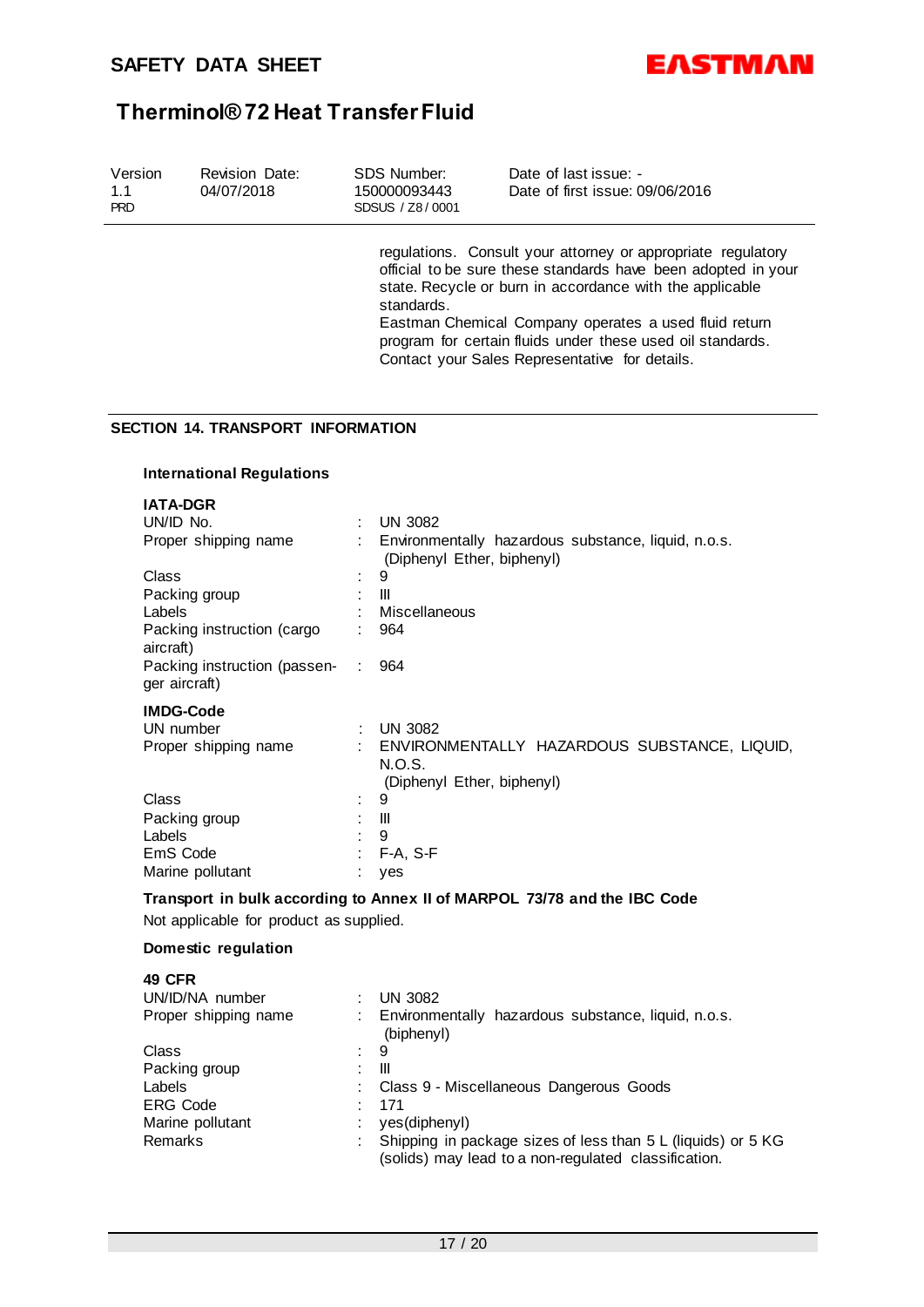

| Version<br>Revision Date:<br>04/07/2018<br>1.1<br><b>PRD</b> | SDS Number:<br>150000093443<br>SDSUS / Z8/0001 | Date of last issue: -<br>Date of first issue: 09/06/2016 |
|--------------------------------------------------------------|------------------------------------------------|----------------------------------------------------------|
|--------------------------------------------------------------|------------------------------------------------|----------------------------------------------------------|

#### **SECTION 15. REGULATORY INFORMATION**

#### **EPCRA - Emergency Planning and Community Right-to-Know**

#### **CERCLA Reportable Quantity**

| Ingredients | CAS-No.       | Component RQ | Calculated product RQ |
|-------------|---------------|--------------|-----------------------|
|             |               | (lbs)        | (lbs)                 |
| biphenyl    | $92 - 52 - 4$ | 100          | 625                   |

#### **SARA 304 Extremely Hazardous Substances Reportable Quantity**

This material does not contain any components with a section 304 EHS RQ.

#### **SARA 302 Extremely Hazardous Substances Threshold Planning Quantity**

This material does not contain any components with a section 302 EHS TPQ.

| SARA 311/312 Hazards |                                                                                                           | Acute toxicity (any route of exposure)<br>Aspiration hazard | Specific target organ toxicity (single or repeated exposure) |
|----------------------|-----------------------------------------------------------------------------------------------------------|-------------------------------------------------------------|--------------------------------------------------------------|
| <b>SARA 313</b>      | : The following components are subject to reporting levels<br>established by SARA Title III, Section 313: |                                                             |                                                              |
|                      |                                                                                                           | Biphenyl; diphenyl                                          | $92 - 52 - 4$                                                |

#### **California Prop. 65**

This product does not contain any chemicals known to the State of California to cause cancer, birth, or any other reproductive defects.

| The ingredients of this product are reported in the following inventories: |  |                                                         |  |  |  |
|----------------------------------------------------------------------------|--|---------------------------------------------------------|--|--|--|
| DSL                                                                        |  | : On the inventory, or in compliance with the inventory |  |  |  |
| <b>ENCS</b>                                                                |  | : On the inventory, or in compliance with the inventory |  |  |  |
| <b>ISHL</b>                                                                |  | : On the inventory, or in compliance with the inventory |  |  |  |

| KECI         | : On the inventory, or in compliance with the inventory            |
|--------------|--------------------------------------------------------------------|
| <b>IECSC</b> | $\therefore$ On the inventory, or in compliance with the inventory |
| TCSI         | : On the inventory, or in compliance with the inventory            |

#### TSCA : Con the inventory, or in compliance with the inventory

### **TSCA list**

No substances are subject to a Significant New Use Rule.

No substances are subject to TSCA 12(b) export notification requirements.

### **SECTION 16. OTHER INFORMATION**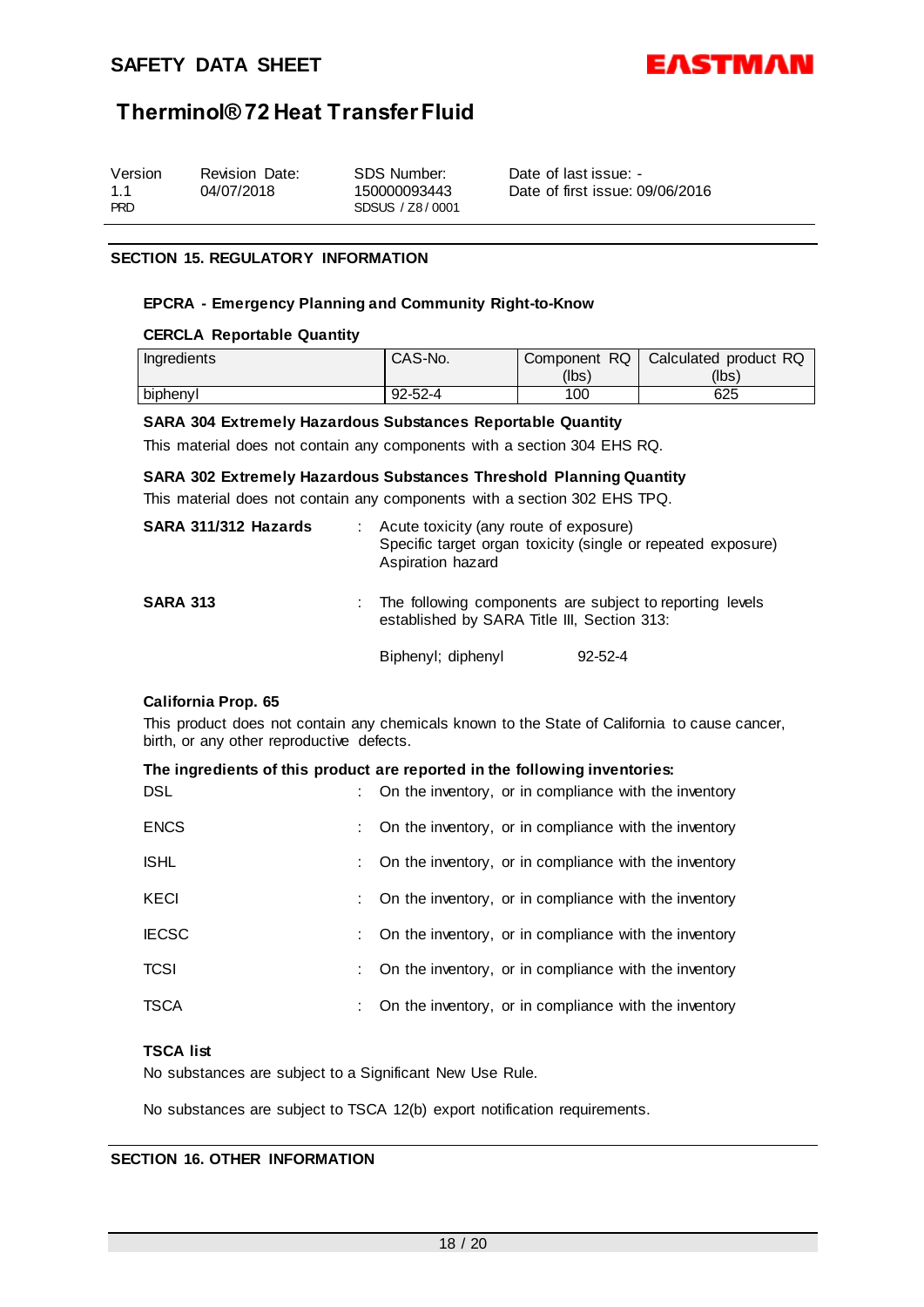

#### **Full text of other abbreviations**

AICS - Australian Inventory of Chemical Substances; ASTM - American Society for the Testing of Materials; bw - Body weight; CERCLA - Comprehensive Environmental Response, Compensation, and Liability Act; CMR - Carcinogen, Mutagen or Reproductive Toxicant; DIN - Standard of the German Institute for Standardisation; DOT - Department of Transportation; DSL - Domestic Substances List (Canada); ECx - Concentration associated with x% response; EHS - Extremely Hazardous Substance; ELx - Loading rate associated with x% response; EmS - Emergency Schedule; ENCS - Existing and New Chemical Substances (Japan); ErCx - Concentration associated with x% growth rate response; ERG - Emergency Response Guide; GHS - Globally Harmonized System; GLP - Good Laboratory Practice; HMIS - Hazardous Materials Identification System; IARC - International Agency for Research on Cancer; IATA - International Air Transport Association; IBC - International Code for the Construction and Equipment of Ships carrying Dangerous Chemicals in Bulk; IC50 - Half maximal inhibitory concentration; ICAO - International Civil Aviation Organization; IECSC - Inventory of Existing Chemical Substances in China; IMDG - International Maritime Dangerous Goods; IMO - International Maritime Organization; ISHL - Industrial Safety and Health Law (Japan); ISO - International Organisation for Standardization; KECI - Korea Existing Chemicals Inventory; LC50 - Lethal Concentration to 50 % of a test population; LD50 - Lethal Dose to 50% of a test population (Median Lethal Dose); MARPOL - International Convention for the Prevention of Pollution from Ships; MSHA - Mine Safety and Health Administration; n.o.s. - Not Otherwise Specified; NFPA - National Fire Protection Association; NO(A)EC - No Observed (Adverse) Effect Concentration; NO(A)EL - No Observed (Adverse) Effect Level; NOELR - No Observable Effect Loading Rate; NTP - National Toxicology Program; NZIoC - New Zealand Inventory of Chemicals; OECD - Organization for Economic Co-operation and Development; OPPTS - Office of Chemical Safety and Pollution Prevention; PBT - Persistent, Bioaccumulative and Toxic substance; PICCS - Philippines Inventory of Chemicals and Chemical Substances; (Q)SAR - (Quantitative) Structure Activity Relationship; RCRA - Resource Conservation and Recovery Act; REACH - Regulation (EC) No 1907/2006 of the European Parliament and of the Council concerning the Registration, Evaluation, Authorisation and Restriction of Chemicals; RQ - Reportable Quantity; SADT - Self-Accelerating Decomposition Temperature; SARA - Superfund Amendments and Reauthorization Act; SDS - Safety Data Sheet; TCSI - Taiwan Chemical Substance Inventory; TSCA - Toxic Substances Control Act (United States); UN - United Nations; UNRTDG - United Nations Recommendations on the Transport of Dangerous Goods; vPvB - Very Persistent and Very Bioaccumulative

#### **Further information**



| <b>HEALTH</b>          |   |
|------------------------|---|
| <b>FLAMMABILITY</b>    |   |
| <b>PHYSICAL HAZARD</b> | Ω |

HMIS® ratings are based on a 0-4 rating scale, with 0 representing minimal hazards or risks, and 4 representing significant hazards or risks. The "\*" represents a chronic hazard, while the "/" represents the absence of a chronic hazard.

Sources of key data used to : www.therminol.com/products/